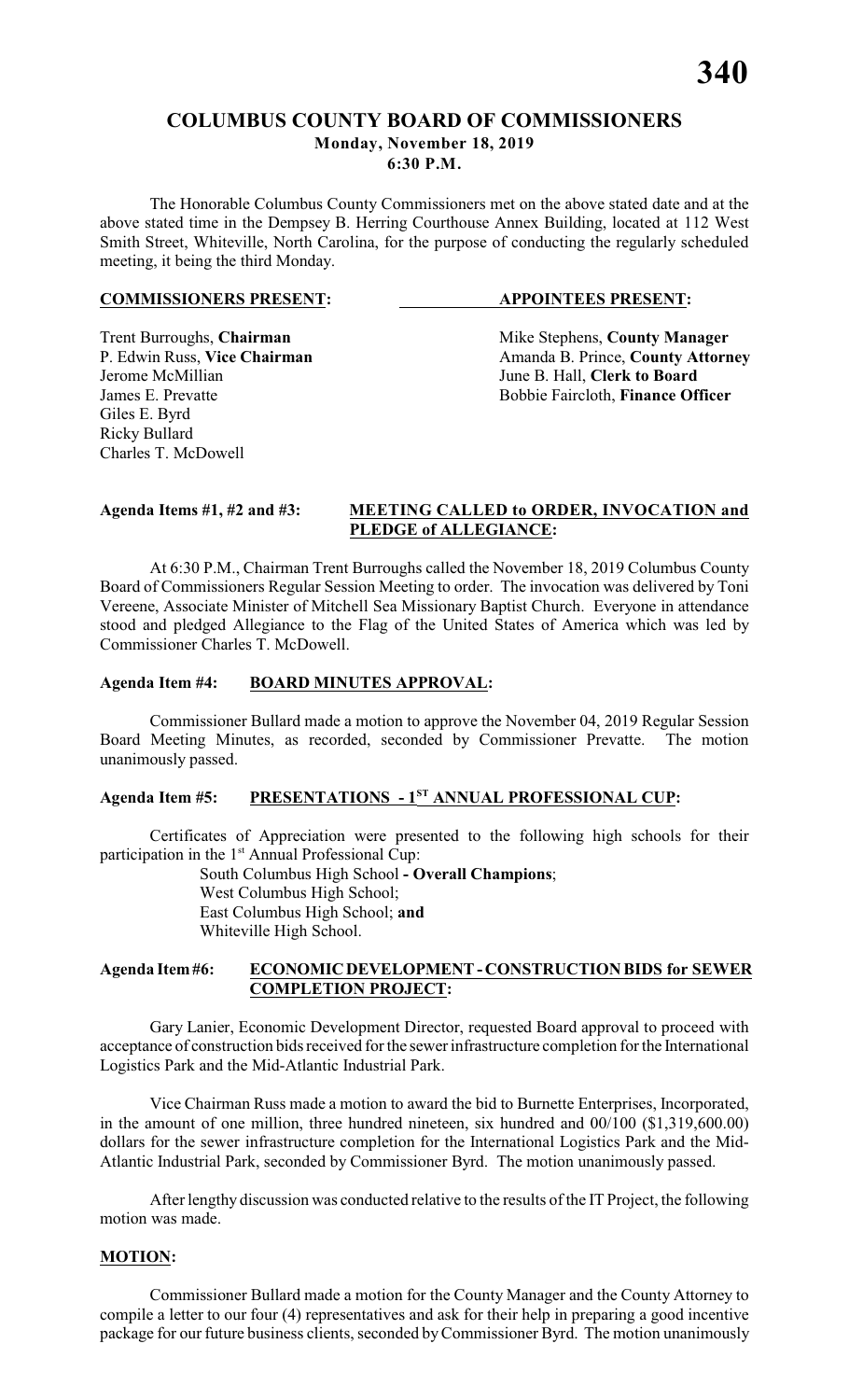passed.

# **Agenda Item #7: SOCIAL SERVICES - MONTHLY ADMINISTRATIVE UPDATE:**

Algernon McKenzie, Social Services Manager, delivered the Monthly Administrative Update.

On October 2, 2019 our agency staff meeting was held. Staff was recognized for their service during Hurricane Dorian. I relayed the message of thanks given by the County Manager and the Board of County Commissioners at the September 23, 2019 meeting.

During the meeting, I reminded staff they need to use flex time wisely. If staff does not arrive on time or take leave when they are late; then they will not be allowed to continue to flex. When staff abuses their work time, it causes problems within the agency for those who use it properly. Program Managers and Supervisors need to monitor their staff's work schedules to ensure they are using their time properly and taking leave when they are late as flex time is a privilege that can be taken away.

Staff was reminded they should not be in the building prior or after work without approval from their Supervisor. Staff should be out of the building five minutes after time is called at 5pm or 5:30pm; unless they are assisting a client or taking an application.

Staff was also given an update on Medicaid Managed Care; which will begin October 14, 2019 for phase two counties and will end on December 13, 2019.

Lastly, I informed staff of the dates for the annual safety training for all county employees.

On October 9th and 10th, 2019 I attended the Economic Services Committee and Director's Executive Board meetings in Raleigh, North Carolina. We learned there are some policy changes in the Crisis Intervention Program this year that will now require county staff to verify the applicant's income. Some of the policy is unclear and the State is working on some clarification to assist counties in processing applications for the Crisis Intervention Program. We were informed the State has funds left over from 2018 for the Low Income Energy Assistance Program (LIEAP). Therefore, the amount of assistance applicants can receive; if eligible, will increase by \$100 in each category. This program will start December 1, 2019 for those individuals who are 60 or older; or receiving SSI/SSA/VA and Services through the Division of Aging and Adult Services.

We were informed the Day Care Subsidy spending statewide has decreased from 119% to 98%. The Division of Child Development and Early Education hope to lift the freeze soon on spending; which will allow counties to pull children from their waiting list.

We received an update on Medicaid Transformation. The State is sending out about 50,000 packets to individuals a day for open enrollment. Only a small number of hospitals have signed contracts with the Enrollment Broker; however, the State is having conversations with many of them.

The State has discovered an issue with some of the case data in NCFAST and the case heads of some Medicaid cases are incorrect. Therefore, the local DSS workers are having to clean-up these system errors.

During this meeting, we learned counties in phase 2 would have an Outreach Enrollment Specialist in the local office for 40 hours a week to help individuals choose a health plan. We were told the staff should not be enrolling individuals.

We were also informed four more counties have stopped using Child Welfare P-4 Intake and Assessment due to issues. There are eleven counties remaining in the pilot for NCFAST.

On October 14, 2019 our Outreach Enrollment Specialist started assisting individuals with enrolling in Medicaid Managed Care. Mrs. Sarah Stocks will be in our office five days a week from 8:30am until 5pm. As of October 31, 2019 she has assisted 70 individuals with enrolling in Medicaid Managed Care.

On October 28, 2019 we had a visit from our county liaison with DHHS; Christy Nash-Frinks. She discussed the 100 County MOU's and the Program Development Plans. We talked about agency turnover and how it impacts the work in the agency. During her visit, we voiced concerns about the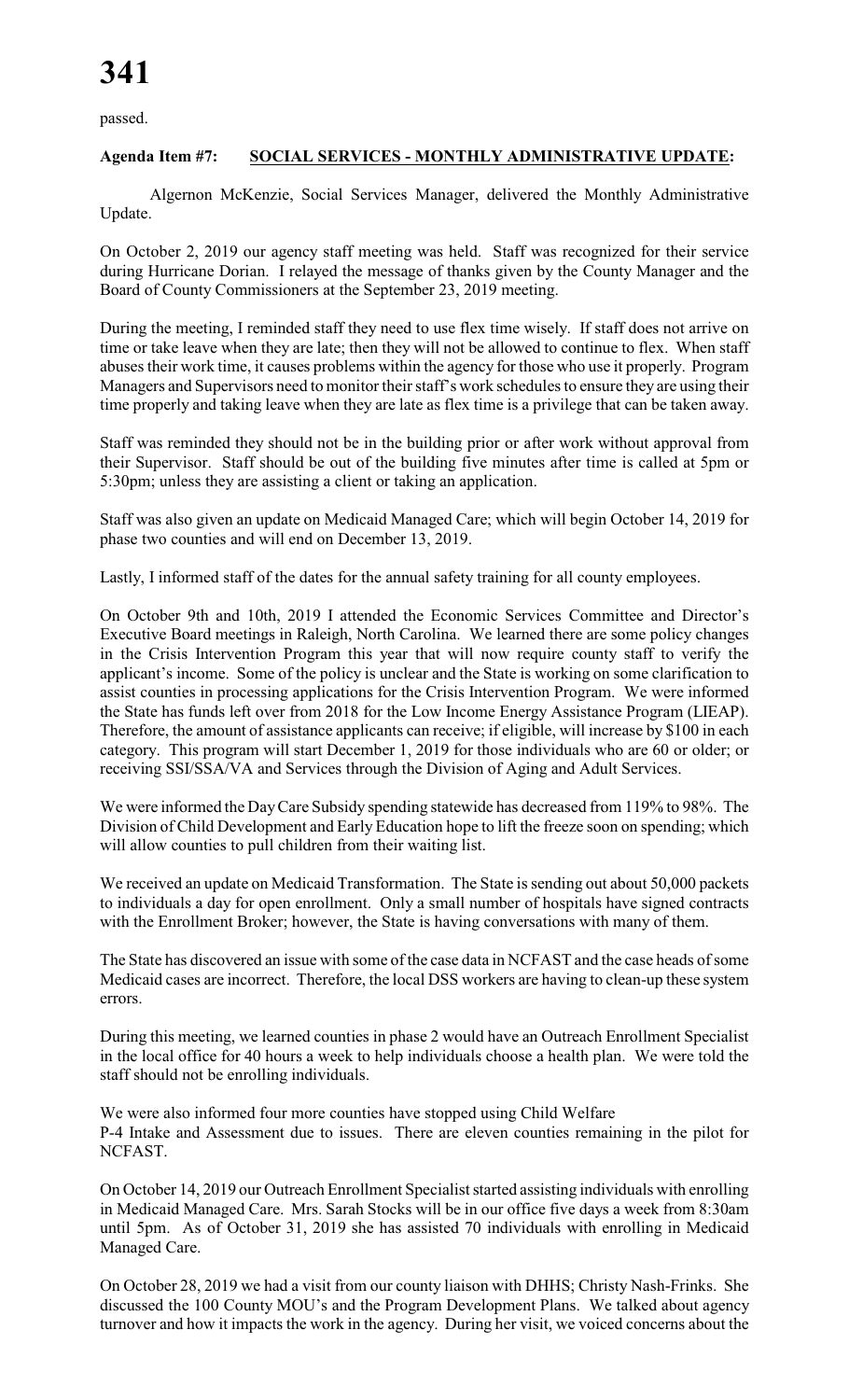lack of support to counties in Medicaid from the State, access to training for staff and the many policy changes we have to implement at the same time. She has offered to assist us in any way possible.

Lastly, on October 30, 2019 Mrs. Debra Farrington, Chief of Staff with North Carolina Medicaid; came to DSS and talked with some representatives from several community agencies; along with some Supervisors and Social Work staff from DSS about Medicaid Managed Care and the enrolment process. We were fortunate to have representatives from four of the health plans in attendance at this meeting. This event was coordinated by Mrs. Cyndi Hammonds, Program Administrator for Economic Services. This was a very informative meeting for those in attendance.

| <b>PROGRAM</b>                          | <b>STATISTICS</b>                                                                                                                                             |
|-----------------------------------------|---------------------------------------------------------------------------------------------------------------------------------------------------------------|
| <b>Food &amp; Nutrition</b>             | Applications Taken: 184<br>Applications Approved: 209<br>Active Cases: 5,395<br>Benefits Issued: \$1,248,532.00<br>Participants Served: 11,300                |
| <b>Adult Medicaid</b>                   | Applications Taken: 171<br>Cases Terminated: 58<br>Redeterminations: 272<br>Applications Processed: 170                                                       |
| <b>Family &amp; Children's Medicaid</b> | Applications Taken: 119<br><b>Applications Processed: 118</b><br>Redeterminations: 611<br>Total Medicaid Cases: 13,656<br>Total Individuals Receiving: 17,935 |
| <b>Child Support</b>                    | <b>Absent Parents Located: 43</b><br>Orders Enforced: 971<br>Active Cases: 3,919<br>Collections: \$481,105.40                                                 |

#### **October 2019 Economic Services**

#### **October 2019 Human Services**

| <b>PROGRAM</b>                              | <b>STATISTICS</b>                                                                                                                                                                                             |
|---------------------------------------------|---------------------------------------------------------------------------------------------------------------------------------------------------------------------------------------------------------------|
| <b>Adult Services (APS)</b>                 | APS Reports Accepted: 11<br>County Wards: 26<br>Number of Payee Cases: 21<br><b>Adults Served APS: 3</b><br>Number of Medicaid Transportation Trips: 1,800<br>Amount Requested for Reimbursement: \$32,804.10 |
| <b>Children's Protective Services (CPS)</b> | Reports Accepted: 39<br>Reports Screened Out: 16<br>Families Receiving In-Home Services: 47<br>Children Served: 109<br>Contacts with Families Monthly: 485<br>Assessments: 25                                 |
| <b>Foster Care</b>                          | Foster Children in Foster Homes: 58<br>Children Placed Outside County: 12<br>Agency Adoptions: 0<br>Pending Adoptions: 2<br>Total Foster Homes Licensed: 9<br>Total Children in Foster Care: 60               |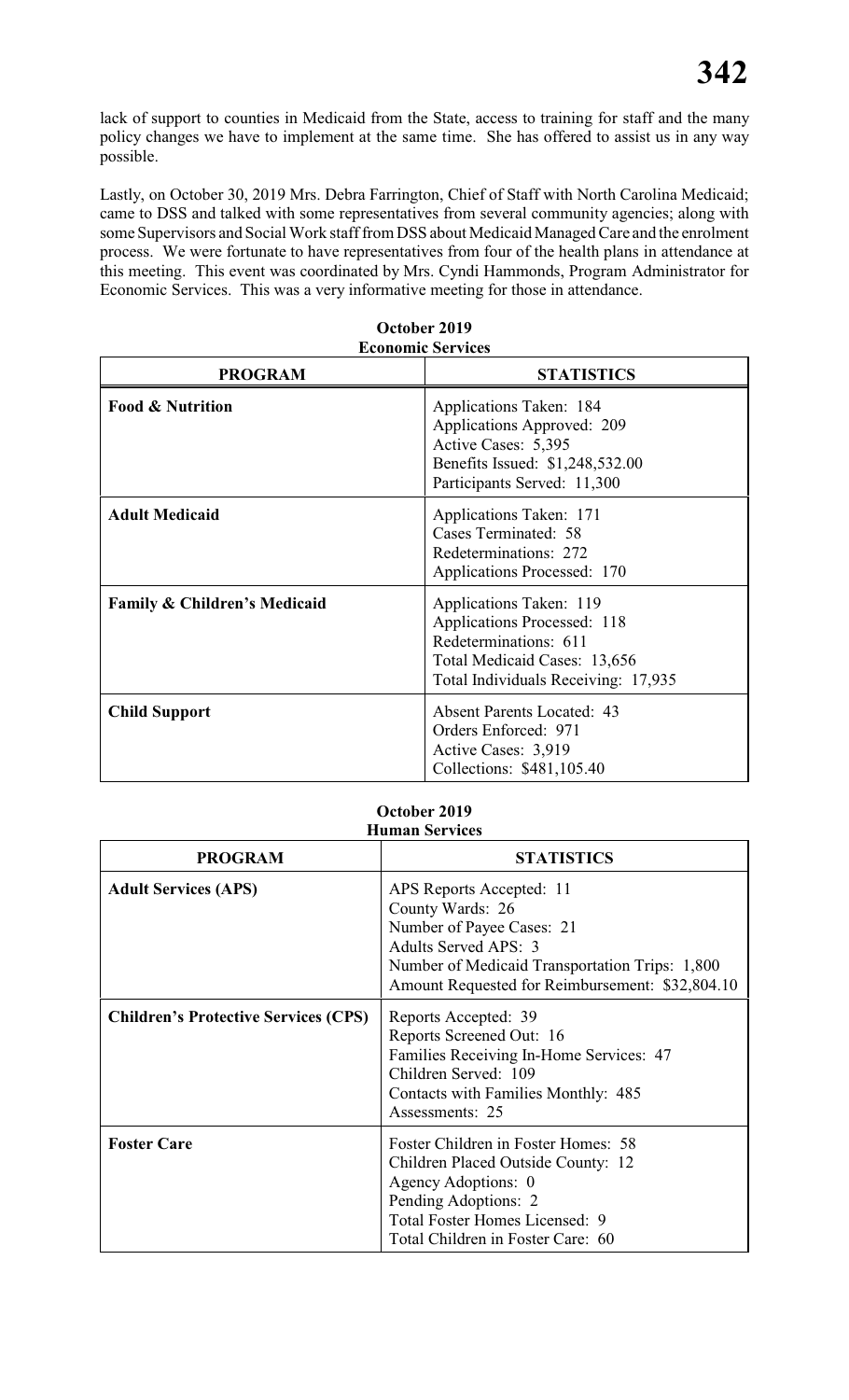| <b>Work First Employment (TANF)</b> | Applications Taken: 40<br>Applications Approved: 32<br>Individuals receiving Benefits: 245<br>Entered Employment: 1<br>Number in Non-Paid Work Experience: 1 |
|-------------------------------------|--------------------------------------------------------------------------------------------------------------------------------------------------------------|
| <b>Program Integrity</b>            | Collections for Fraud: \$7,032.02<br>New Referrals: 14<br>Cases Established: 6                                                                               |
| Day Care                            | Children Receiving Day Care Assistance: 356<br>Children on the Waiting List: 464<br>Amount Spent on Day Care Services: \$150,417.00                          |

# **Economic Services Program Narrative**

Child Support/Paralegal and Work First Cash/Medicaid Transportation/Maintenance and

Housekeeping

Food and Nutrition and Family and Children's Medicaid Adult Medicaid//Rest Home and Nursing Home/Community Alternatives Program (CAP)

Submitted by Cyndi Hammonds, Income Maintenance Administrator

#### **Reporting Month: October 2019**

#### **News/Updates/Vacancies**

#### **Adult and Family & Children's Medicaid:**

We failed a category on our Report Card for the Adult Program for October due to staff training on the Long Term Care Team. Both Adult and Family & Children's Medicaid Teams are still training for the upcoming Medicaid Transformation. We had a partner agency meeting with a State Staff representative for Medicaid Transformation; representatives from all 5 Health Plans and someone from the Enrollment broker to briefly meet and for agency partners to ask questions. The meeting went well. Family & Children's Team members are learning new procedures concerning "straight thru processing". This feature will save time for caseworkers. NCFAST will systematically perform many of the tedious actions that workers are used to spending much of their time completing. Once an application has been submitted thru EPASS, NCFAST will immediately begin performing online data verifications and will then send the application through a series of stages (or checks) in an attempt to systematically authorize the application. If an application reaches a stage and does not meet established requirements based on NC Medicaid policy and procedures, the application falls out of the process and is assigned to a caseworker thru a queue in NCFAST for manual intervention. This process is scheduled to begin in December 2019. We continue to have cases pulled by the State office for auditing purposes. Thus far, we have not had any errors. We still currently have 2 vacancies on the Adult Team.

# **Child Support and Paralegal:**

Child Support is struggling to keep goals met with the new procedures implemented by our Judge which do not coincide with our Child Support Policy. We are consulting with the State office to try to see how to resolve issues we are experiencing so we can meet the set State goals. They prepared 377 cases to be presented in court. Our paralegal prepared 430 orders and reviewed 44 orders that the attorney prepared.

# **Food and Nutrition:**

Food and Nutrition was monitored with a follow up from our Management Evaluation from the State office and out of 25 cases that were read 5 cases did not pass; 2 being incorrectly coded for the review of method of receipt, 1 case was not coded for work registration and 2 cases had incorrect reasons for benefits being issued. No cases for ineligibility however we remain under corrective action for minor issues. With this staff having 5 vacancies during the period they reviewed, I commend them for the correctness of these cases. This team is fully staffed but still have 4 that are still in training. FNS Cost of Living Adjustment cases affected some cases with clients that receive SSI by decreasing their benefits.

# **Work First Cash/Medicaid Transportation/Interpreter/Maintenance and Housekeeping/Deputy:**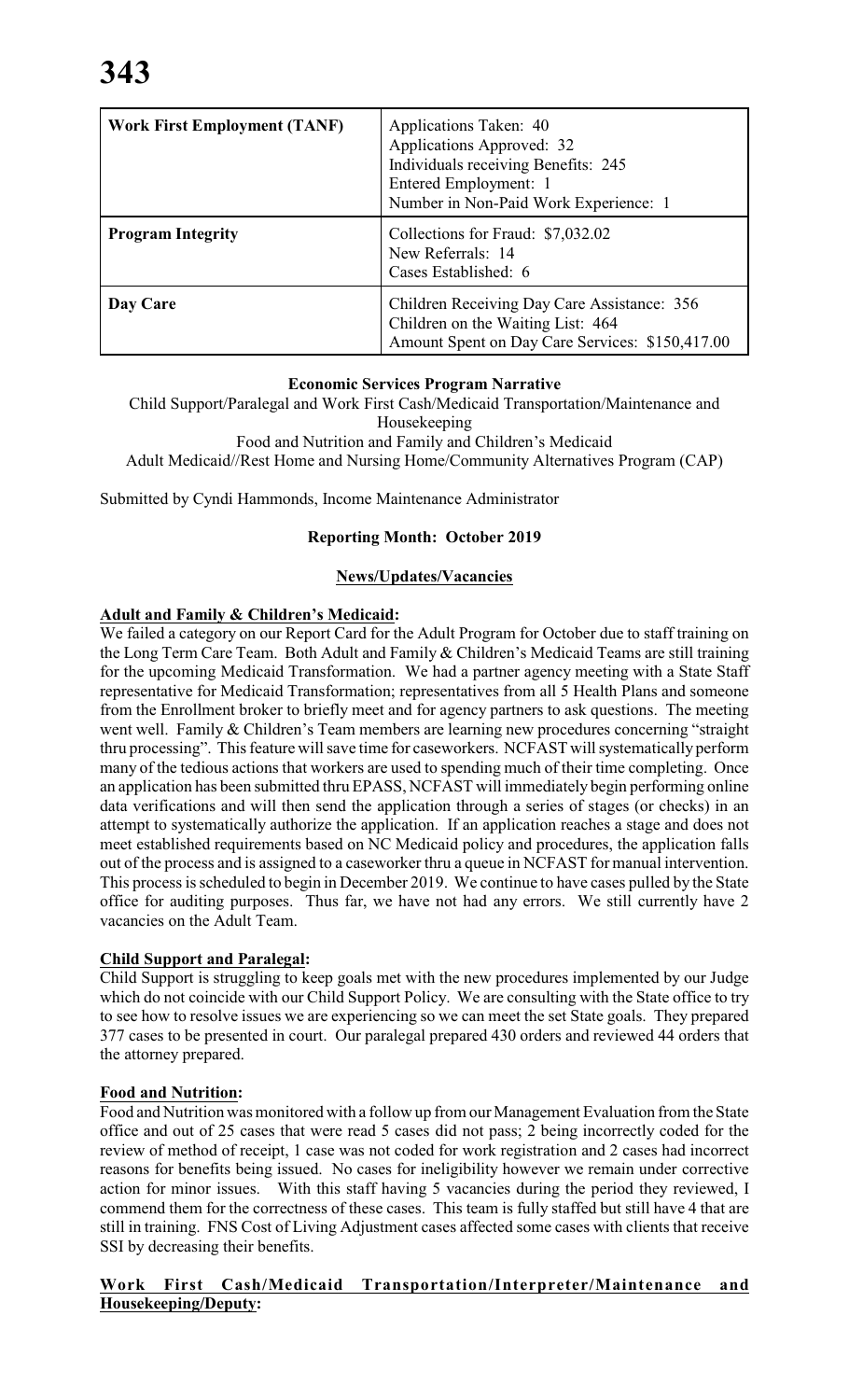- WorkFirst/Cash continues to meet their compliance timeframes.
- Medicaid Transportation continues to remain busy sending referrals for medical transportation with 1 vacancy on this team and will be interviewing soon. We interviewed and chose an applicant and she would never respond to our calls. We then went to our second choice and offered her the position and she had already taken another job so we are back to square one and will be interviewing again soon.
- Maintenance and Housekeeping continue to keep our facility clean. We had one air conditioner that was down and the other one needing repairs on the east end of the building. County maintenance received the parts for one air conditioner recently and repaired it; however, the second one has to be replaced.
- Our deputy continues to do a great job with security.

# **HUMAN SERVICES BOARD REPORT Melinda H. Lane, Program Manager Vacancies/Updates/News for October 2019**

#### **Intake/Investigation/Assessment:**

The Intake/Investigation/Assessment Unit continues to be fully staffed, but the Supervisor is currently on FMLA. With the ever-changing policy, the increased demands on workers, the limited support provided from the state, and the growing caseloads with growing complexities, workers occasionally demonstrate symptoms of burnout which can affect our productivity and ability to meet state standards. This Unit is attempting to assist the other Units of Child Welfare in areas needed as much as possible due to vacancies, although their numbers continue to be up.

#### **In-Home Services:**

The In-Home Services Unit now has three vacancies. Interviews have been conducted, but qualified applicants are limited so the position, along with the new vacancy has been re-advertised. Interviews are scheduled. With the ever-changing policy, the increased demands on workers, the limited support provided from the state, and the growing caseloads with growing complexities, workers occasionally demonstrate symptoms of burnout which can affect our productivity and ability to meet state standards. This Unit has been attempting to assist the other Units of Child Welfare in areas needed due to their vacancies, but due to vacancies within the Unit they now need assistance.

#### **Foster Care:**

The Foster Care/Adoptions Unit continues to have two vacancies. A new social worker has recently completed Pre-Service training and will able to begin being assigned a caseload. Vacancies have been re-advertised, but the lack of applicants and the lack of qualified applicants is creating a problem in filling these positions. Interviews are scheduled. With the ever-changing policy, the increased demands on workers, the limited support provided from the state, and the growing caseloads with growing complexities, workers occasionally demonstrate symptoms of burnout which can affect our productivity and ability to meet state standards. This Unit has been receiving assistance from other Child Welfare Units due to the vacancies to ensure state mandated visits with children in foster care are met.

#### **Transitional Unit:**

The Transitional unit now has three vacancies, due to a recent termination, and the Supervisor is on FMLA. Interviews were recently conducted, but qualified applicants are limited so the positions were re-advertised and interviews are scheduled. With the ever-changing policy, the increased demands on workers, the limited support provided from the state, and the growing caseloads with growing complexities, workers occasionally demonstrate symptoms of burnout which can affect our productivity and ability to meet state standards. This Unit has been very busy assisting the other Child Welfare Units with courtesy visits, etc., but due to vacancies within this Unit they now are in need of assistance.

#### **Adult Services:**

The Adult Services Unit is now fully staffed. This Unit continues to encounter more and more issues with homeless adults and adults with mental health issues which creates other problems because of the slow response time of mental health agencies. A tremendous amount of time is being dedicated to assisting those adults with mental health issues that are unable to be independent and unable to manage their own funds, etc. The addition of another position in this Unit may be a future request to help with client needs. This Unit is attempting to assist Child Welfare with covering Intake and making some contacts as appropriate.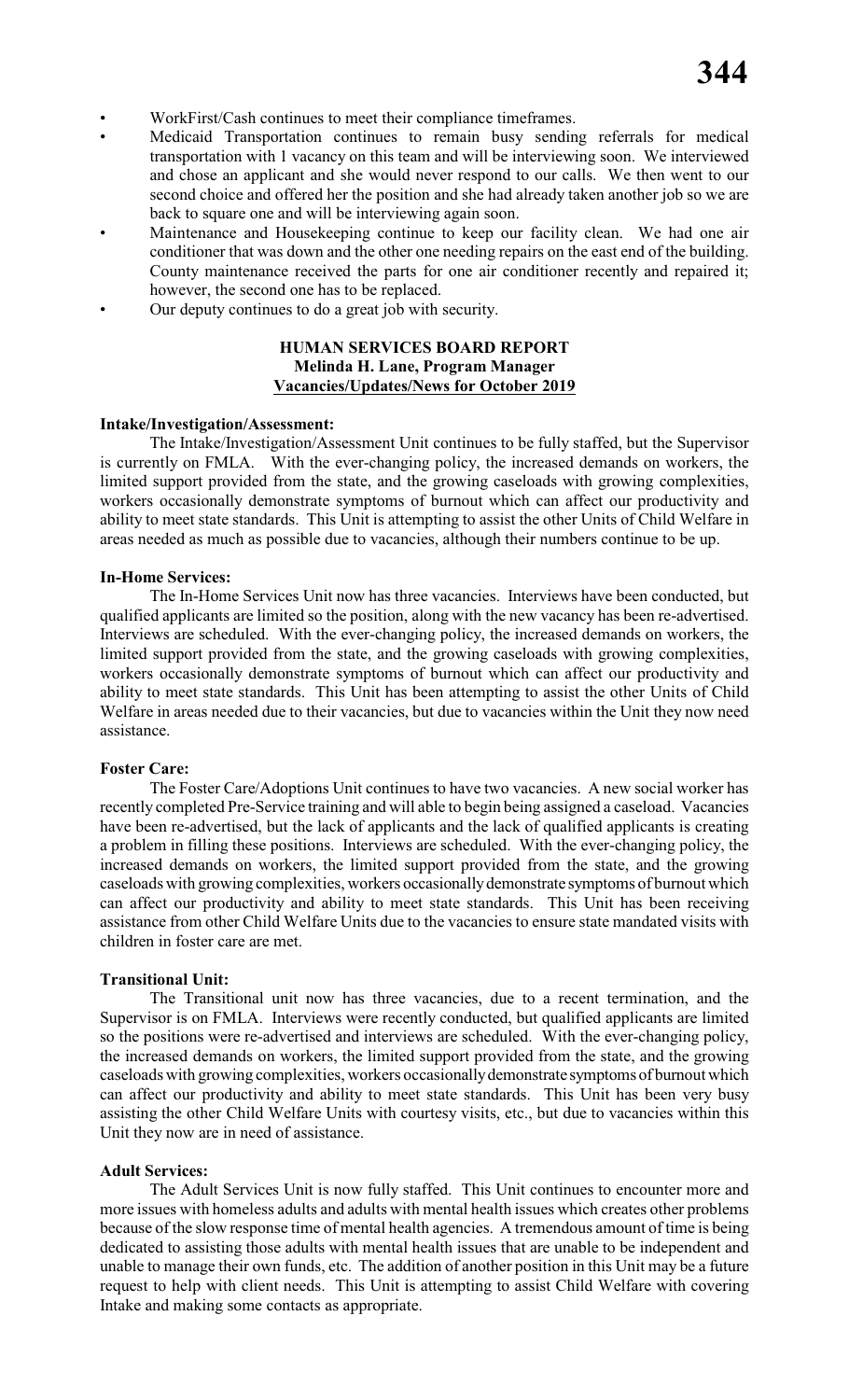# **Work First Employment:**

This Unit continues to be fully staffed and this Unit now has a new Supervisor who was hired from within the agency and an adjoining Unit. The Work First Employment Unit continues to work within the NCFAST system with daily issues. This Unit continues to assist with 200% and Emergency Assistance for those eligible. Participation rates are becoming a hot topic again which will require staff to make more contacts out in the community. Two of the staff members will begin assisting with screening the Crisis Intervention Program applicants beginning November 4. The other two staff members will assist in other areas as needed, primarily with Intake at this time.

# **Child Day Care:**

The Child Day Care Unit now has one vacancy due to the promotion of a worker to the Supervisor's position. This Unit continues to work within the NCFAST system dealing with daily issues and updates. The waiting list continues to grow which is a concern for staff, but this Unit continues to monitor the list and occasionally works the list in an attempt to decrease the list by small amounts. Caseloads are being examined to determine the best use of the vacant position.

# **Program Integrity:**

Program Integrity continues to work hard to get caught up with program integrity duties and cases. Program Integrity continues to work within NCFAST with issues with regarding data that correctly reflects the actual work of staff. Numbers continue to be reported as incorrect on reports for all counties Live in NCFAST. The Crisis Intervention Program(CIP) continues in earnest for the 2019-2010 year. In October 80 applications were completed with 75 approvals. We expanded to five Temporary workers in the office five days a week the last week of October to work with the busy heating season of CIP (Crisis Intervention Program), which is going on now, and LIEAP (Low Income Energy Assistance Program), which begins in December.

# **Agenda Item #8: EMERGENCY SERVICES - UPDATE RADIO SYSTEM PROJECT:**

Deuce Niven, Chair of Communication Committee, requested approval/disapproval of Motorola proposal on the Radio System Project.

Earlier this year you charged the Communications Committee with researching options for the county's radio communications system used primarily by law enforcement, fire and EMS.

That request followed frustrations you have heard, and shared, with the existing Kenwood radio system installed seven years ago. That system, and an upgrade you funded about a year later, cost about \$1.8 million.

Kenwood, earlier this year, proposed additional improvements to its system at a cost exceeding \$1.8 million.

Your instruction to the committee, we believe, was to find out how to abandon the Kenwood system, with a preference toward joining North Carolina's VIPER statewide radio system.

Our committee has met with representatives of Motorola, which built the VIPER system; the North Carolina Highway Patrol, which owns and maintains the system; and finally last week with chiefs from the law enforcement, fire and EMS agencies in Columbus County whose missions, and lives, depend on dependable radio communications.

Some important findings that steered our unanimous recommendation for you tonight include:

• Interoperability – VIPER will not only allow seamless communications between agencies inside Columbus County, it will also allow that flexibility outside the county, even statewide during an emergency that warrants that level of communication. That's among the most critical factors for our law enforcement partners, a fact Sheriff Greene and his staff has told us, and has told you.

Also, although VIPER is North Carolina's radio system, it is compatible with South Carolina's Palmetto 800 system, and Sheriff Greene tells us his agency has already been in talks with law enforcement leaders in Horry County and have a plan in place to allow their agencies to communicate on their compatible 800 MHZ radio system.

Maintenance – Some of the equipment necessary to be part of the VIPER system, including consoles at the 911 center and the individual radios used by our public safety agencies, will belong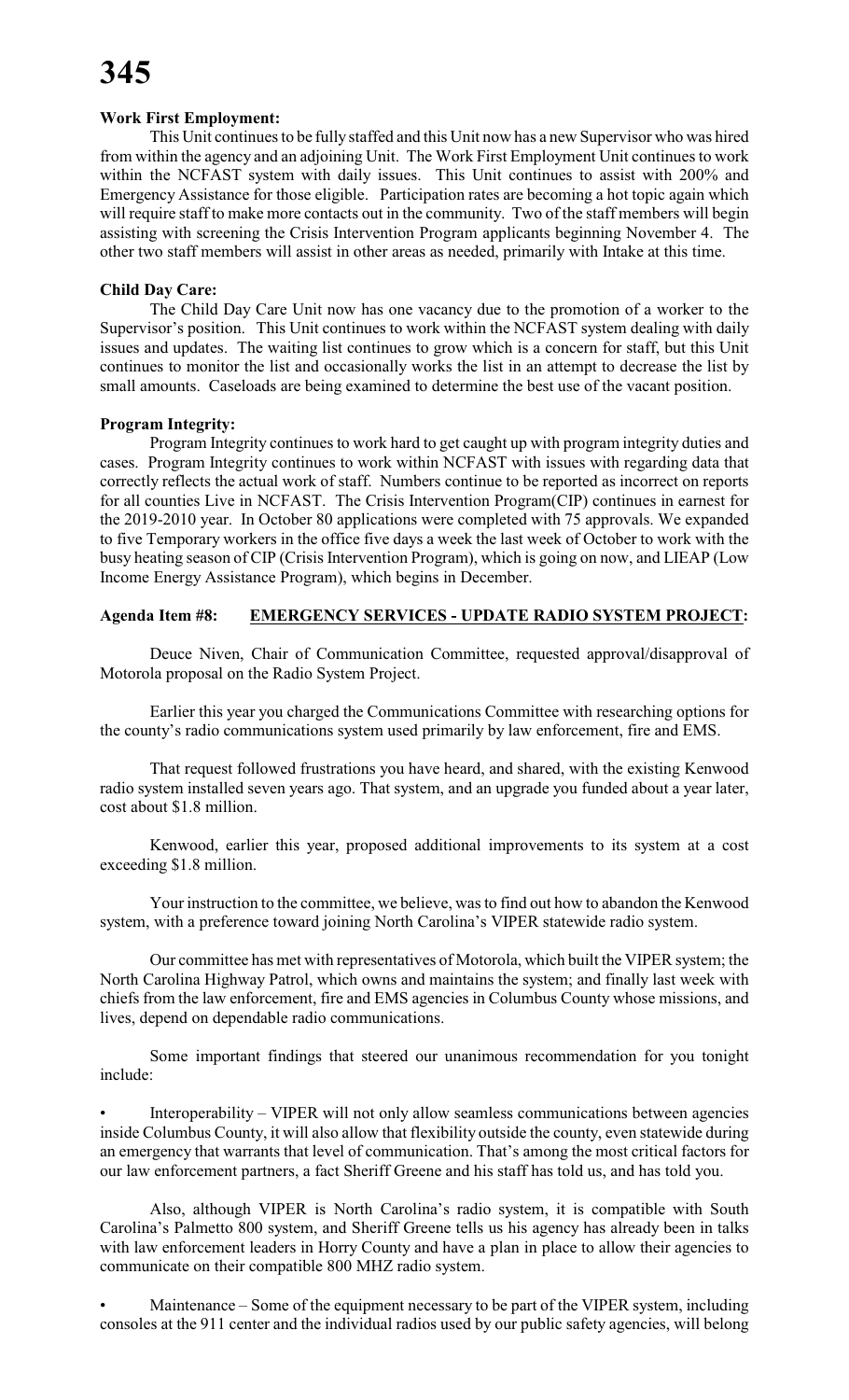to the county or those agencies, with the cost of maintenance left with those agencies.

However, VIPER's infrastructure, the backbone of its service, belongs to the state. Not only does that make the state responsible for maintenance, it means the state and its resources are available in times of emergency. We've seen examples of the state deploying maintenance teams by helicopter, when necessary, to restore VIPER service disrupted by hurricanes. Those are resources we simply don't have in Columbus County.

• Paging – Our proposal tonight goes beyond VIPER and radios, it also addresses a critical paging issue that greatly impacts our fire and EMS agencies. Unlike law enforcement, these agencies rely greatly on volunteers, men and women who leave their daily routines to answer the emergency calls of our neighbors. They rely on, and state agencies require, radio paging to alert them of their calls.

Our paging system has essentially failed for reasons beyond our control. Technical changes forced on our transmitters by the FCC, as it makes room on the radio spectrum for those cell phones we all carry, have made our radios less efficient. So, the single paging site near Whiteville that served the bulk of Columbus County for decades, simply can't reliably deliver those messages anymore.

We are proposing a five-site paging system that will be largely stand-alone, but will piggy-back partially on the VIPER system. If VIPER goes down, the paging system will function independently.

#### Areas of concern

In-building coverage maps provided by Motorola show two areas of potential concern for the paging, one nearly due-north of Whiteville near Bladen County, the other centered in the downtown Tabor City area.

Motorola representatives tell us they believe, but cannot guarantee, that pagers in most buildings in these areas will activate with the five-site paging system as proposed.

We have asked Motorola to tell us what it will cost to improve pager coverage in those areas. Their response, described as a "Rough Order of Magnitude," tells us that addressing one of those areas could cost roughly from \$250,000 to \$630,000 depending on the availability of a building at an existing site for equipment and other factors.

#### Finally

The majority of the expense in this proposal is for radios going to our first responder agencies. That includes base stations for every agency, 184 mobile radios for law enforcement, 148 mobile radios for fire and EMS, 259 portable radios for fire and EMS, 227 portables for law enforcement, and 15 portables for the jail.

That means every law enforcement vehicle, fire, rescue and ambulance will have a VIPER radio, and every sworn law enforcement officer at every agency in the county will have a portable radio assigned to them.

It also provides 12 portable radios for each fire or EMS Department, 16 for the combined fire/EMS departments in our county. While that is less than optimal, it's a start. Most of our fire and EMS departments have been able to obtain some VIPER radios through grants and other means, and will be working to secure more in the future. All of our fire and EMS chiefs meeting with us last week, said they support this proposal, though they need more radios for members.

We realize that the costs involved here are significant.

We ask that you recognize the life-and-death importance of this equipment for all of our public safety agencies and their personnel, both career and volunteer.

I'll turn this over to the Motorola representatives.

#### **Discussion:**

A detailed and lengthy discussion was conducted between three (3) Motorola representatives, Board members and staff relative to the following;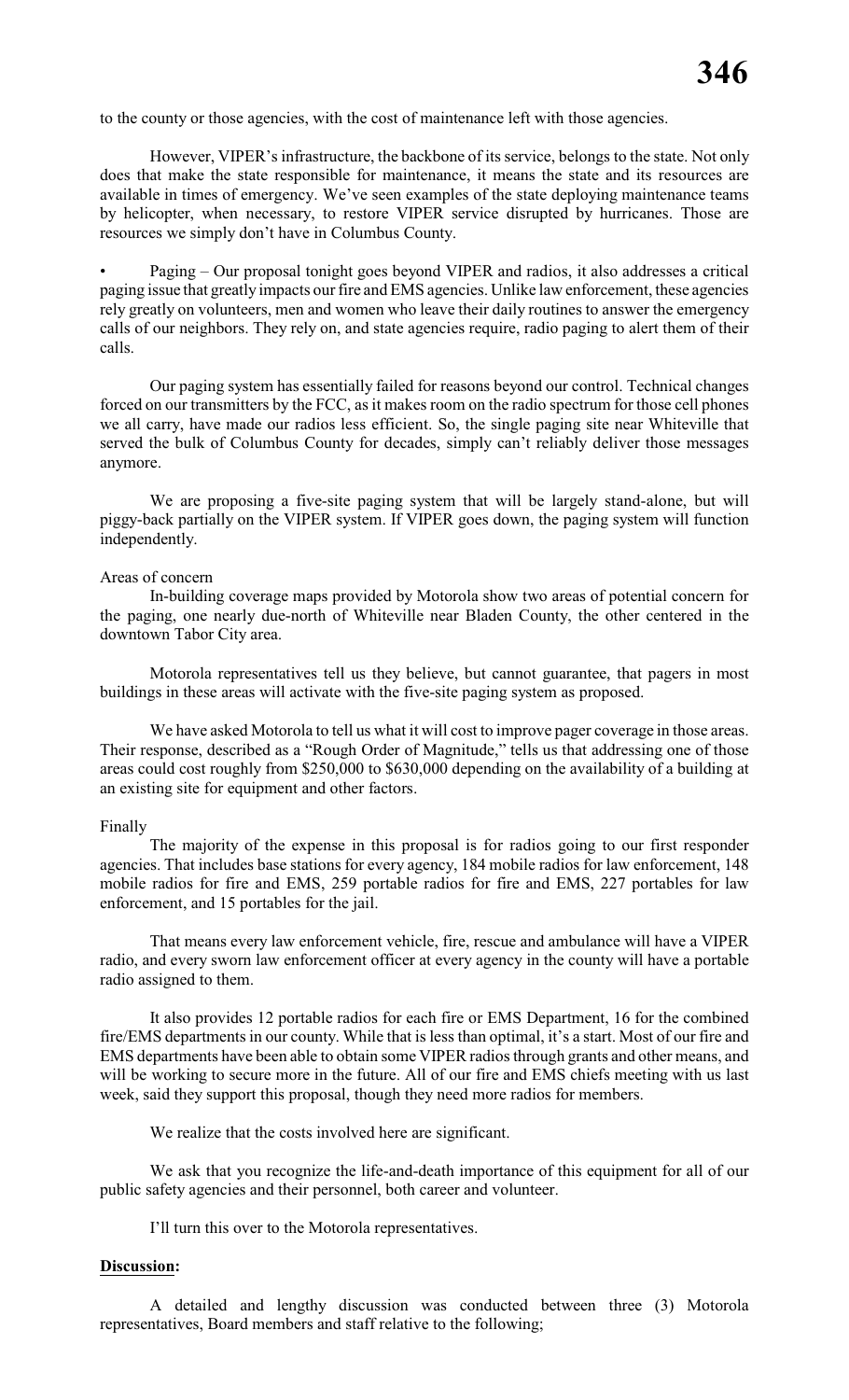# **347**

- 1. The importance of having an interoperability system for the safety of workers and citizens;
- 2. Interoperability is huge on grant funding;
- 3. The parts of the system that will be maintained by VIPER and the parts that will be maintained with County funds;
- 4. **VIPER** means **Voice Interoperability Plan for Emergency Responders**;<br>5. P25 Radio System is statewide:
- P25 Radio System is statewide;
- 6. The need for a total price inclusive of all that is needed to be operable;
- 7. The lifetime of this system and the upgrade increments;
- 8. VIPER does not maintain consoles and this will be County money;
- 9. The options available for the payment and the option of utilizing a lease;
- 10. Sending a letter to our representatives and requesting their aid in avenues to seek the funding we need;
- 11. All departments looking at any grant money that may be available to apply for that will help with the money needed;
- 12. The deadline is December 15, 2019 for the present interest rate;
- 13. The system will take twelve (12) to eighteen (18) months to be up and running, and could be less than a year;
- 14. There is an AFG Grant available for fire departments to apply for;
- 15. There may be some CDBG grants that may apply for this cause; **and**
- 16. The importance of everyone working together to locate the funds that are needed for this project.

After a lengthy discussion, Chairman Burroughs stated it was the general consensus of the Board to take this matter under advisement until the December 02, 2019 Meeting.

# **Agenda Item #9: LIBRARY - DEPARTMENTAL UPDATE:**

Morris Pridgen, Library Manager, delivered the following departmental update on the Library's departmental activities.

This report will point out the county library's history, overview of services, locations, and notable library group's contributions.

# **COLUMBUS COUNTY PUBLIC LIBRARY FACTS**

**Mission Statement:** The mission of the Columbus County Public Library System is to provide access to informational, educational, cultural, and recreational library materials and services in a variety of formats and technologies.

It is our goal to be responsive to the public library needs of the community, and uphold the public's freedom of access to information.

**History:** Public Library Service began in Columbus County in 1921 when the city of Whiteville formed the Whiteville Library Association. Columbus County Library developed from bookmobile service that began in 1946. Whiteville City Library and Columbus County Library shared quarters until 1958 when the county built what is now the Senior Center. In 1966, Whiteville built what is currently the Police Department for the town library. The two libraries merged in 1978 to form Columbus County Library System, housed in the Whiteville City Building. In 1986, the county traded buildings with the Production Credit Association/Federal Land Bank. The following year, this building was dedicated as a library. A federal Library Services and Construction Act Grant provided half the building costs.

**Services:** The Columbus County Library System serves the citizens of Columbus County, North Carolina with six locations, a bookmobile and outreach programs. The Main Library is located in Whiteville and contains the most comprehensive collections and services. It serves as a resource center for the bookmobile and all five branches.

Columbus County Library provides books, e-Books, audio books, DVDs, magazines, newspapers, computers, Wi-Fi service, special programming, telephone reference, and reader's advisory service for children and adults. Staff can provide specialized assistance with North Carolina historical and genealogical research. Interlibrary loan service from other libraries is available when materials are unavailable locally.

• Carolyn T. High Memorial Library in Whiteville is open Monday through Saturday for a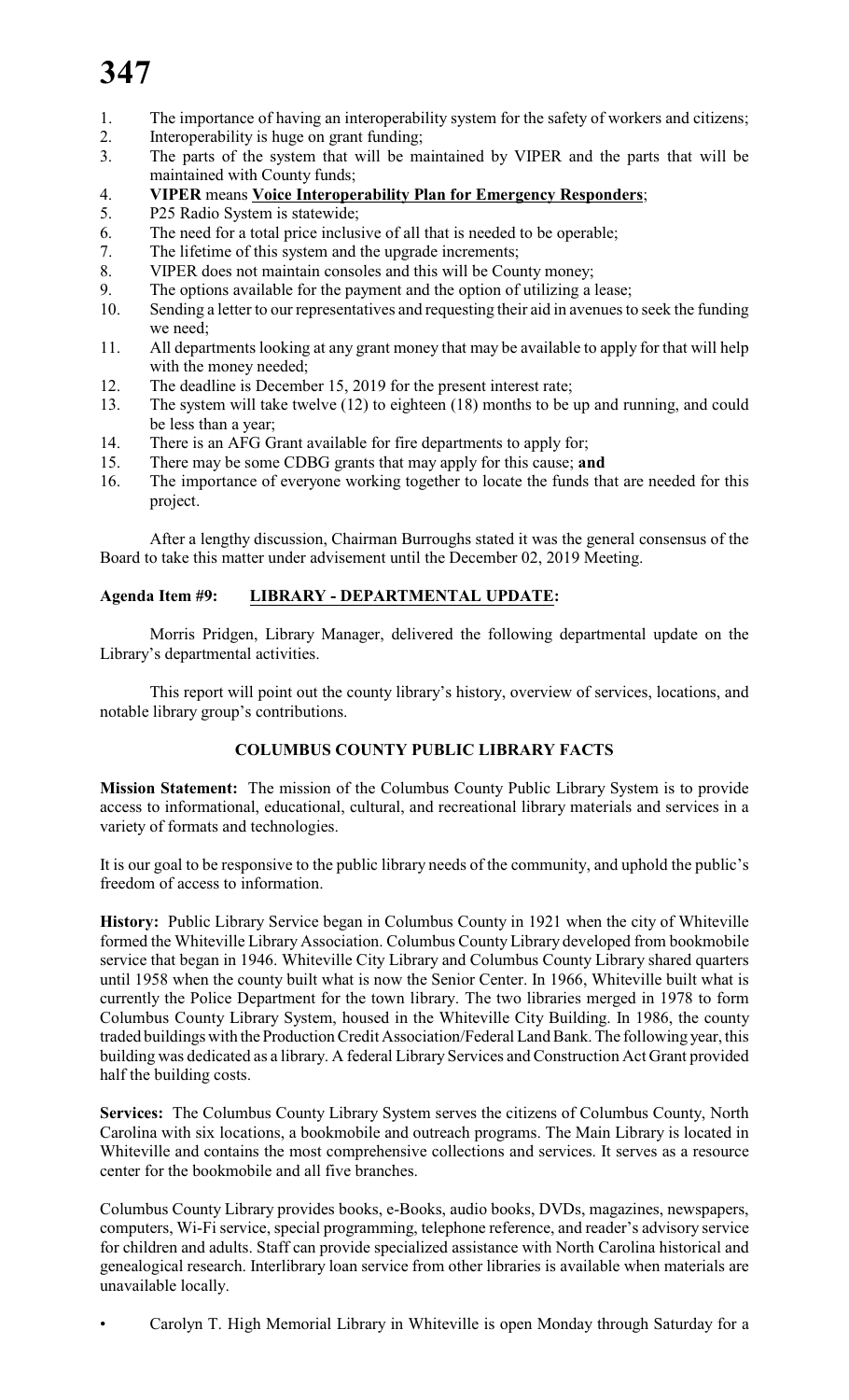total of 56.5 hours. It offers 16 Internet computers for adults, 10 Internet computers for children, and a teen computer lab with 11 computers, as well as free Wi-Fi service. The computer lab may also be used by outside community groups for classes and presentations. AARP offers a free weekly income tax service in the computer lab annually from January-April.

- Library staff is available to attend community organization meetings and school events to promote and inform citizens about library services. The library helps to sponsor county blood drives and the Columbus County Literacy Council.
- Children's services' visits day care centers and Head Start facilities for weekly story programs. A weekly story-time is also offered in the library. A four week summer reading program is offered at the Main Library that includes stories and games.
- Branch libraries are open five days a week for a total of 32 hours per branch. The branches are located in Riegelwood (East Columbus Library), Fair Bluff, Tabor City, Lake Waccamaw (Rube McCray Memorial Library), and Chadbourn. They provide public access computers, a weekly story time, summer reading program, and a collection of books, e-Books, magazines and DVD's. Circulation materials can be sent from one library to another using our courier service. All borrowed library materials may be returned to any branch in the Columbus County System.
- Each branch library has a 'Friends of the Library' group and a Library Board, both of which meet regularly. Each branch's Friends Association is responsible for providing the library building and maintenance, insurance, furniture and equipment. The county provides all library materials, the library automated system, computers, supplies, personnel, telephone, and utilities.
- Homebound services are available for elderly and disabled patrons in homes, senior centers and nursing care facilities.

**Statistics:** The library system has 43,518 registered users who checked out 133,397 items last year (2018-2019). The system holds a total of 141,850 books, 2,366 audio books, 8,089 Video Format and 104,647 e-Books that can be downloaded to patron's tablets and computers.

The library system receives 80% of its operating funds from the county. Twenty percent of the funds come from State Aid to Public Libraries, grants, gifts, fines and fees. Eighty percent of the budget is spent for salaries and benefits, nine percent for materials and eleven percent for other operating costs.

Columbus County Library System has a staff of twenty four full-time and two part-time employees. This includes one professional librarian with a Master's Degree. The library is governed by the County Administrator and the Board of Columbus County Commissioners. Additionally, there is a nine-member advisory Library Board of Trustees appointed by the County Commissioners, one of whom is a County Commissioner.

# **Stats for FY 2018-2019**

| New Patrons added to system current year (2018-2019)<br>$\bullet$<br><b>Total Door Count:</b><br>$\bullet$<br>Total Current Circulation (Books, DVD's, Audio Tapes)<br>$\bullet$<br><b>Total E-Book Circulation</b><br>$\bullet$<br><b>Total Computer Users:</b><br>$\bullet$<br>Total Wi-Fi Users<br>$\bullet$<br>Total Reference questions for staff<br>$\bullet$<br><b>Online Reference</b><br>$\bullet$<br>*Outreach Services<br>$\bullet$ | $\bullet$ | <b>Total Registered Users:</b> | 43,518  |
|------------------------------------------------------------------------------------------------------------------------------------------------------------------------------------------------------------------------------------------------------------------------------------------------------------------------------------------------------------------------------------------------------------------------------------------------|-----------|--------------------------------|---------|
|                                                                                                                                                                                                                                                                                                                                                                                                                                                |           |                                | 1,117   |
|                                                                                                                                                                                                                                                                                                                                                                                                                                                |           |                                | 72,529  |
|                                                                                                                                                                                                                                                                                                                                                                                                                                                |           |                                | 133,397 |
|                                                                                                                                                                                                                                                                                                                                                                                                                                                |           |                                | 4,956   |
|                                                                                                                                                                                                                                                                                                                                                                                                                                                |           |                                | 30,837  |
|                                                                                                                                                                                                                                                                                                                                                                                                                                                |           |                                | 21,911  |
|                                                                                                                                                                                                                                                                                                                                                                                                                                                |           |                                | 33,301  |
|                                                                                                                                                                                                                                                                                                                                                                                                                                                |           |                                | 8,106   |
|                                                                                                                                                                                                                                                                                                                                                                                                                                                |           |                                | 1,015   |

\*Outreach Services – This is the number of sites visited. It includes children's daycares, nursing homes, and shut-in patrons.

#### **Highlights of Columbus County Public Library System for Fiscal Year 2018-2019**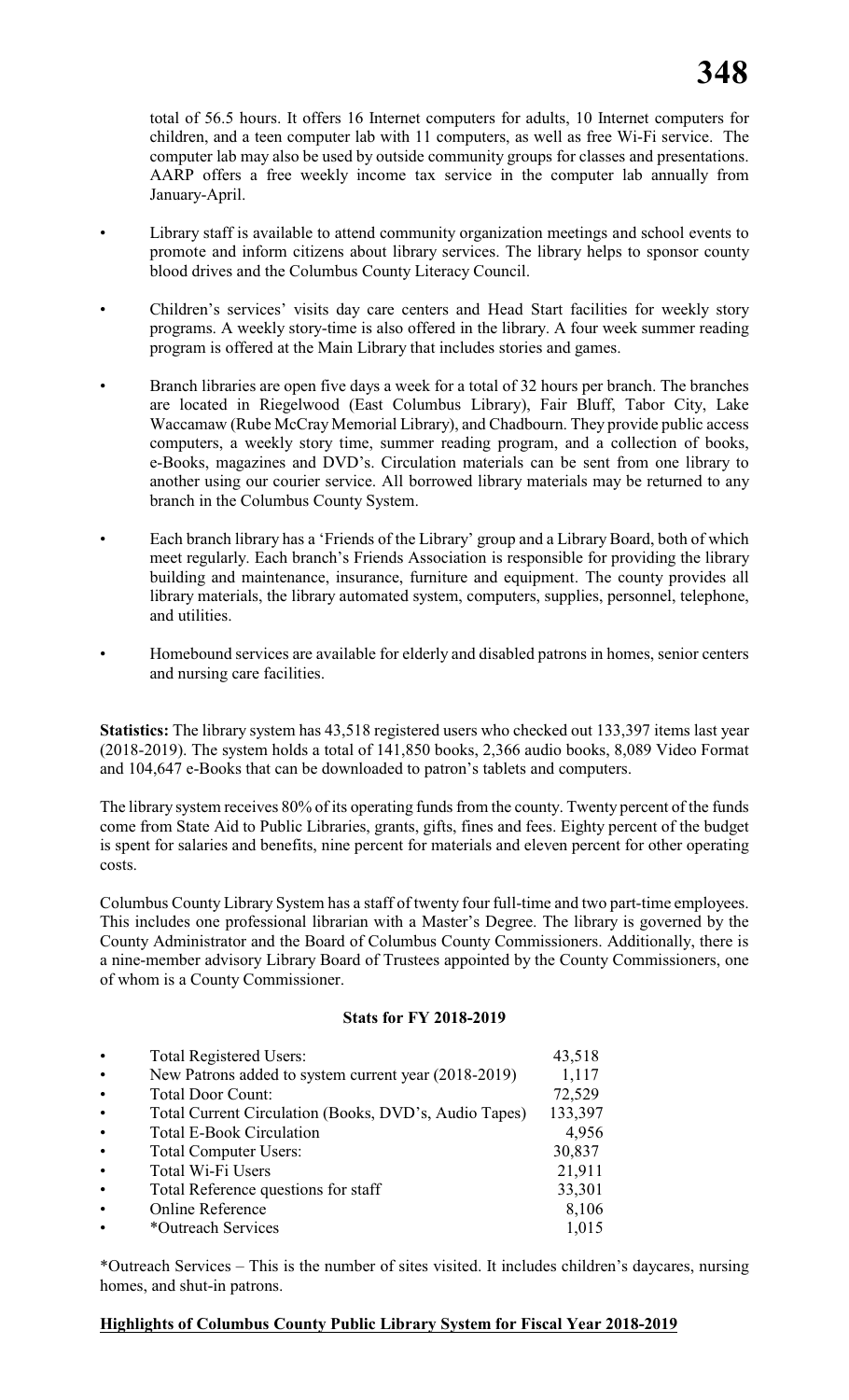# **349**

- Collaborated with AARP to offer free tax preparation to Columbus County citizens.
- Fair Bluff Community Library's Renovation Project will start in December 2019 with the \$200,000 State Grant Monies received.
- - Collaborate with North Carolina Central University to offer a Virtual Justice Program to all citizens of Columbus County.
- Provide services to local festivals, schools, daycares, rest homes, and our many patrons of Columbus County

# **Agenda Item #10: ADMINISTRATION - EARLY DISTRIBUTION for DECEMBER PAYCHECKS:**

Michael H. Stephens, County Manager, requested Board approval to distribute payroll checks and Christmas bonuses on December 20, 2019.

Commissioner Bullard made a motion to approve to distribute employee payroll checks and Christmas bonuses on December 20, 2019, seconded by Commissioner Byrd. The motion unanimously passed.

# **RECESS REGULAR SESSION and enter into COMBINATION MEETING of COLUMBUS COUNTY WATER and SEWER DISTRICTS I, II, III, IV and V BOARD MEETING:**

At 8:27 P.M., Commissioner Byrd made a motion to recess Regular Session and enter into a **combination meeting** of Columbus County Water and Sewer Districts I, II, III, IV and V Board Meeting, seconded by Commissioner Prevatte. The motion unanimously passed.

# **Agenda Item #11: COLUMBUS COUNTY WATER and SEWER DISTRICTS I, II, III, IV and V - APPROVAL of BOARD MEETING MINUTES:**

November 04, 2019 **Combination Meeting** of Columbus County Water and Sewer Districts I, II, III, IV and V Board Meeting **(5 sets)**

This information will be recorded in Minute Book Number 2 for each Water District, respectively.

# **Agenda Item #12: COLUMBUS COUNTY WATER and SEWER DISTRICTS I, II, III, IV and V - APPROVAL of MONTHLY BILLING ADJUSTMENTS for SEPTEMBER and OCTOBER, 2019:**

Harold Nobles, Public Utilities Director, requested Board approval of the monthly billing adjustments for September and October, 2019.

This information will be recorded in Minute Book Number 2 for each Water District, respectively.

# **ADJOURN COMBINATION MEETING of COLUMBUS COUNTY WATER and SEWER DISTRICTS I, II, III, IV and V BOARD MEETING and resume REGULAR SESSION:**

At 8:28 P.M., Commissioner Mc Dowell a motion to adjourn the **combination meeting** of Columbus County Water and Sewer Districts I, II, III, IV and V Board Meeting, and resume Regular Session, seconded by Commissioner Byrd. The motion unanimously passed.

# **Agenda Item #13: PUBLIC INPUT:**

Chairman Burroughs opened the floor for Public Input. The following spoke.

# **Alex Hamilton Williams, Jr.:** stated the following:

- 1. My concerns and statements will be about a Special Use Permit issued to Big D Recycling Center in Delco;
- 2. This permit was issued on September, 18, 2018, and was placed in my hand on or about October 22, 2019 by Samantha Alsup, Columbus County Planner;
- 3. Under the law, Columbus County has the authority to issue a Special Use Permit under the Land Use Special Use Permit Ordinances;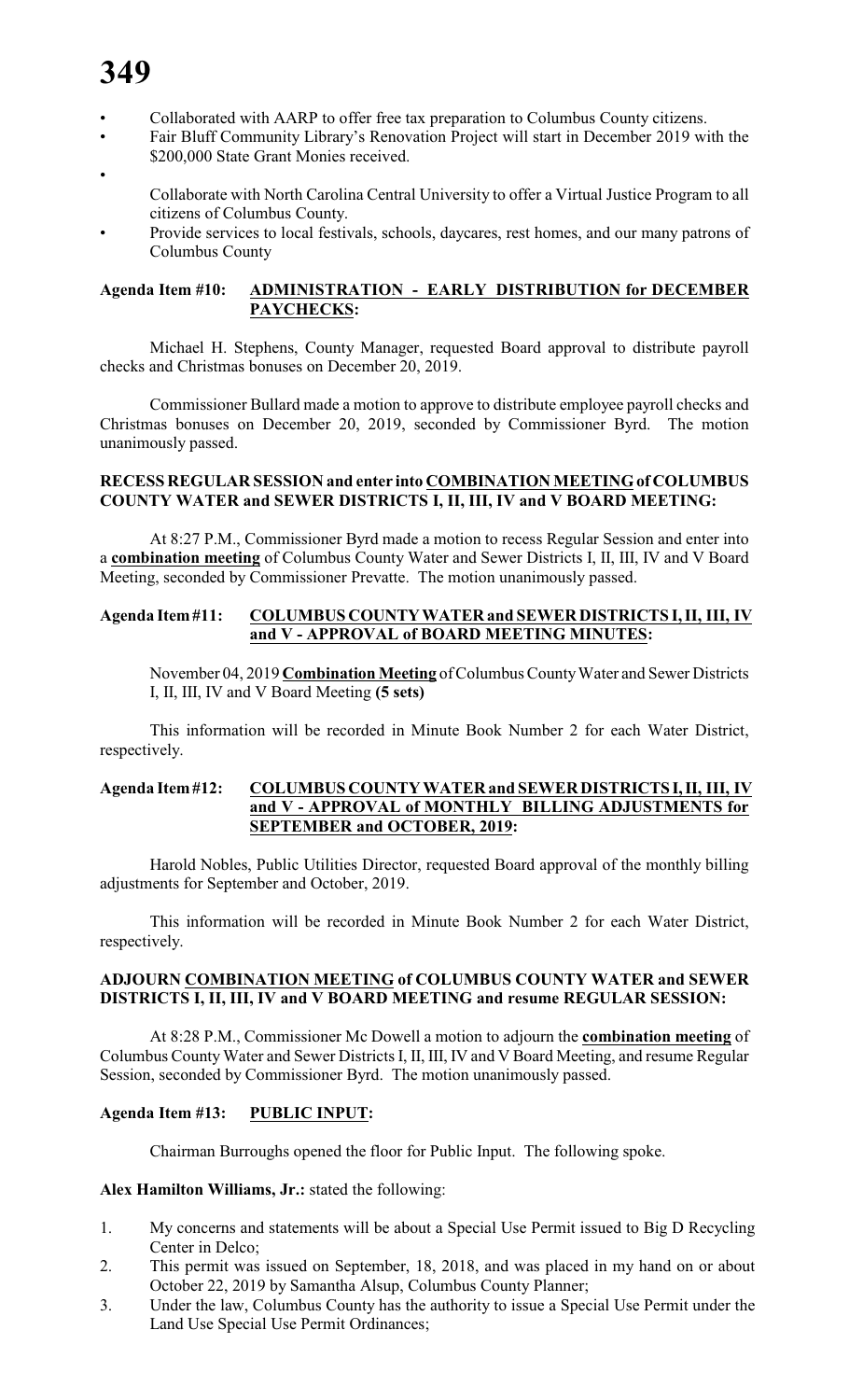- 4. However, Columbus County does not have the authority to issue a Land Use Special Permit for recycling;
- 5. That has to come from the State of North Carolina;
- 6. That is why the Big D Recycling was shut down on around or about September 20, 2019 by the State of North Carolina;
- 7. Big D will not start backup unless he gets the permit from the State of North Carolina and may not start back up;
- 8. According to Donnie Wayne Grainger, he states he has been operating since 2006;
- 9. Donnie Wayne Grainger stated he would erect the required fencing, and pour a required cement slab;
- 10. The Special Use Permit was issued before the requirements were done;
- 11. This needs to be licensed by the State;
- 12. According to Samantha Alsup, she did not review the site before the permit was issued and not after;
- 13. According to Samantha Alsup, the Special Use Permit was issued on September 18, 2018, and Whiteville was under water on that date; **and**
- 14. There is inconsistencies and misinformation in the documents that were provided to me.

# **Agenda Item #14: COMMENTS:**

Chairman Burroughs opened the floor for comments. The following spoke.

# A. Department Manager:

# **Edward Davis, Soil and Water Conservation:** stated the following:

-I would like to thank Commissioner McDowell, Vice Chairman Russ and Mike Stephens for attending the meeting last Wednesday for the Waccamaw River Watershed Committee discussion; -The meeting was very fruitful;

-I have some materials I will share with you;

-We plan to have another meeting in December to discuss with Horry County, as well as Brunswick County; **and**

-I will keep you posted on the activity.

# B. **Board of Commissioners:**

1. **Commissioner Byrd:** stated the following: -Relative to the radio system- it is very important to improve the radio system that we have now; **and** -We need to look at a fair way to pay for the system.

# 2. **Chairman P. Edwin Russ:** stated the following:

-I agree totally with Commissioner Byrd on the radios; **and** -We need to agree to a fair way to pay for the radio system for all of the citizens.

# 3. **Commissioner McMillian:** stated the following:

-I agree with the previous Commissioners relative to the radio system;

-We do need a radio system that will work;

-Bobbie, have you found out about the lease for vehicles with the Sheriff's Department? Bobbie replied they had been unsuccessful in meeting to discuss this.; -I have received complaints on G.P. Road relative to water; **and**

-What is the length of time once petitions have been turned in for Countywater? Gail Edwards replied stating we are waiting on Leo Greene Engineering who is working on this.

# 4. **Commissioner Prevatte:** stated the following;

-I fully endorse the new radio system, and we need to find a way to pay for it, and we need to find a fair way to pay for this;

-We need to decide on an agreement;

-Can we operate the old system and use it for Public Transportation and Public Utilities?; **and**

-I would like to appoint Tyler Hyatt, 3689 Smyrna Road, Whiteville, NC 28472, Telephone: (910) 625-0999, to the Beaver Management Program Committee.

5. **Commissioner McDowell:** stated the following: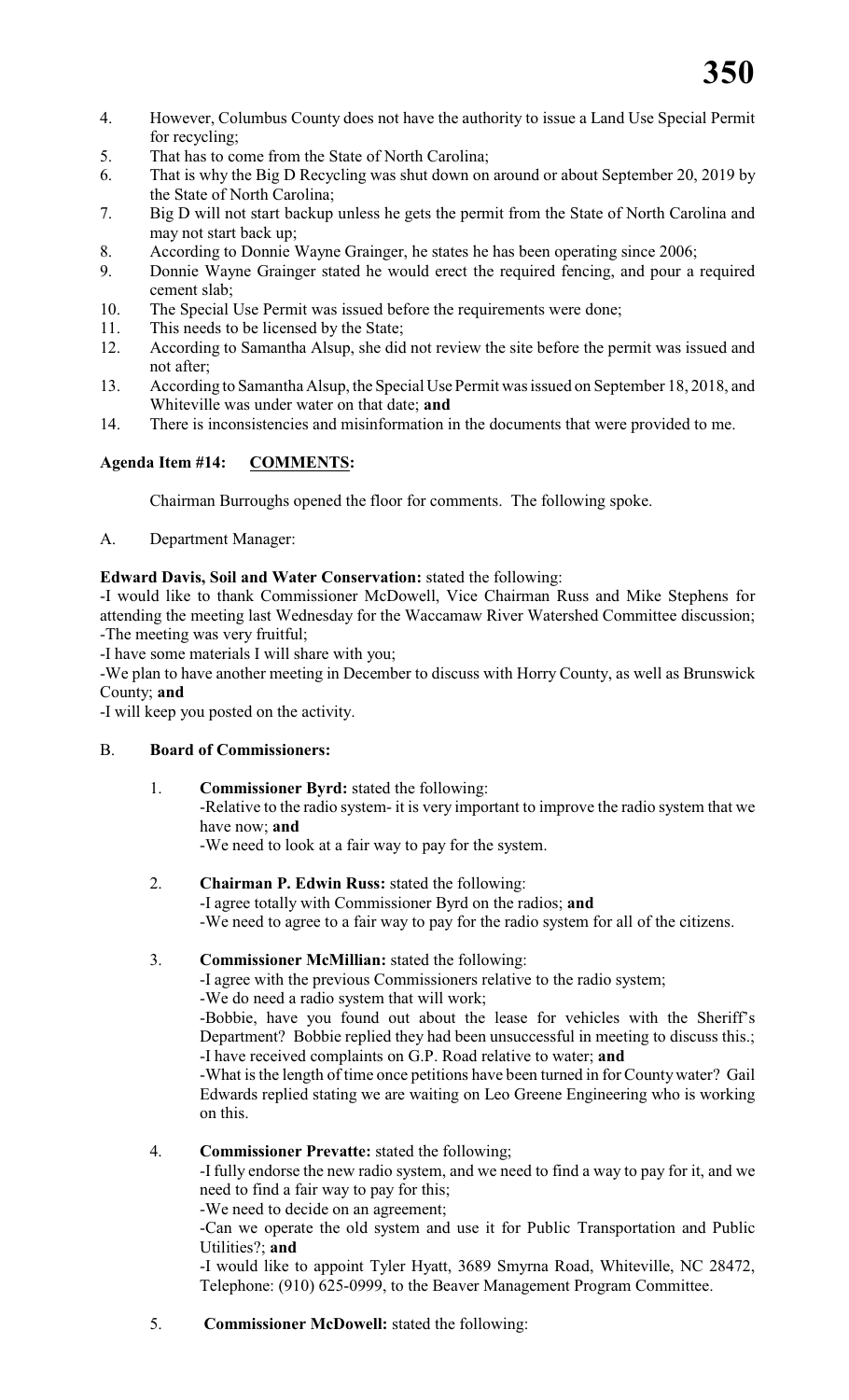-I would like for Mike Stephens, County Manager, and Amanda Prince, County Attorney, to prepare the letter for help with the funds for the new radio system; -I would like to thank the Communications Committee for what they did in the

process of discussing the great need for a new radio system; **and** -I would like to thank everyone that attended the Veterans Day Parade at Nakina.

# 6. **Chairman Burroughs:** stated the following:

-I would like to thank the members of the Communications Committee for all of their hard work;

-Kay, if we pursue the five (5) years lease on the new radio system, what will the payments be? Kay replied stating the down payment will be \$886,682, and there will be 5 (five) additional payments of \$859,917; **and**

-Look at the Dates To Remember, and attend all of the events that your schedule will allow you to.

# C. **County Manager(Michael H. Stephens):** stated the following:

-I fully support the new radio system, and all the members of the committee have worked hard;

-Amanda Harrelson, Department of Aging Director, is retiring on December 20,2019; **and** -I wish everyone a very Happy Thanksgiving.

# **Agenda Item #15: ADJOURNMENT:**

At 9:07 P.M., Commissioner Bullard made a motion to adjourn, seconded by Commissioner McDowell. The motion unanimously passed.

# **APPROVED:**

**JUNE B. HALL, Clerk to the Board TRENT BURROUGHS, Chairman**

**\_\_\_\_\_\_\_\_\_\_\_\_\_\_\_\_\_\_\_\_\_\_\_\_\_\_\_\_\_\_\_ \_\_\_\_\_\_\_\_\_\_\_\_\_\_\_\_\_\_\_\_\_\_\_\_\_\_\_\_\_\_\_**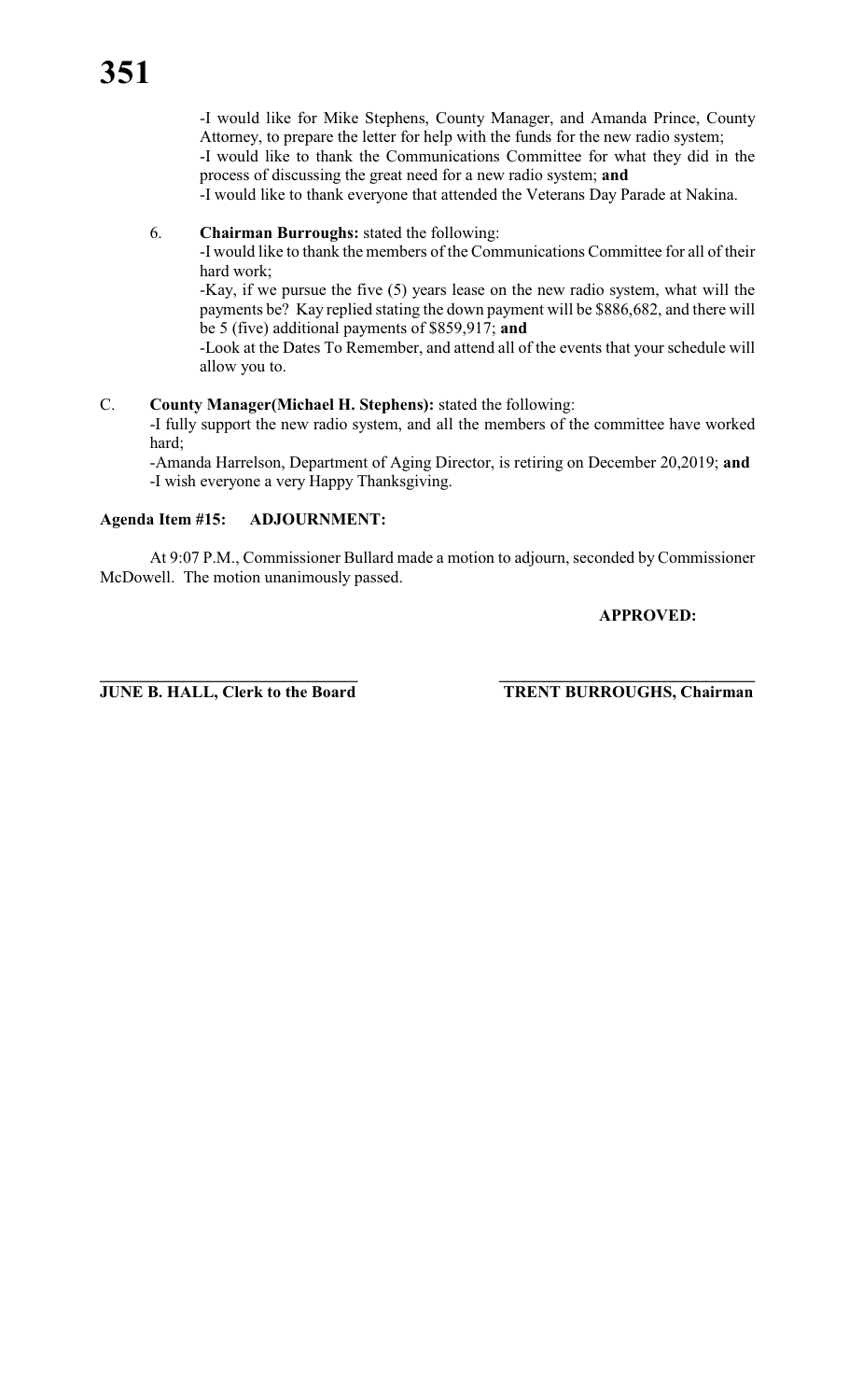The Honorable Columbus County Commissioners met on the above stated date and at the above stated time in the Dempsey B. Herring Courthouse Annex Building, located at 112 West Smith Street, Whiteville, North Carolina, to act as the Columbus County Water and Sewer District I Board.

#### **COMMISSIONERS PRESENT: APPOINTEES PRESENT:**

Giles E. Byrd Ricky Bullard Charles T. McDowell

**Trent Burroughs, Chairman** Mike Stephens, **County Manager** P. Edwin Russ, Vice-Chairman Amanda B. Prince, County Attorney Jerome McMillian June B. Hall, **Clerk to the Board** James E. Prevatte Bobbie Faircloth, **Finance Officer**

# **MEETING CALLED TO ORDER:**

At 8:27 P.M., Chairman Trent Burroughs called the **combination meeting** of Columbus County Water and Sewer Districts I, II, III, IV and V Board Meeting to order.

#### **Agenda Item #11: COLUMBUS COUNTY WATER and SEWER DISTRICTS I, II, III, IV and V - APPROVAL of BOARD MEETING MINUTES:**

November 04, 2019 **Combination Meeting** of Columbus County Water and Sewer Districts I, II, III, IV and V Board Meeting **(5 sets)**

Commissioner McDowell made a motion to approve the November 04, 2019 Columbus County Water and Sewer District IBoard Meeting Minutes, as recorded, seconded by Commissioner Prevatte. The motion unanimously passed.

# **Agenda Item #12: COLUMBUS COUNTY WATER and SEWER DISTRICTS I, II, III, IV and V - APPROVAL of MONTHLY BILLING ADJUSTMENTS for SEPTEMBER and OCTOBER, 2019:**

Harold Nobles, Public Utilities Director, requested Board approval of the following Monthly Billing Adjustments for September and October, 2019 for Columbus County Water and Sewer District I.

 **DISTRICT I ADJUSTMENTS FOR SEPTEMBER & OCTOBER 2019**

| DATE     | ACCT#       | <b>ACCT</b>         | <b>ADJ AMT</b> | <b>REASON FOR ADJUSTMENT</b> |
|----------|-------------|---------------------|----------------|------------------------------|
| 9/3/2019 | 404370.0097 | <b>CODY GRIFFIN</b> | \$(35.00)      | <b>POSTING ERROR</b>         |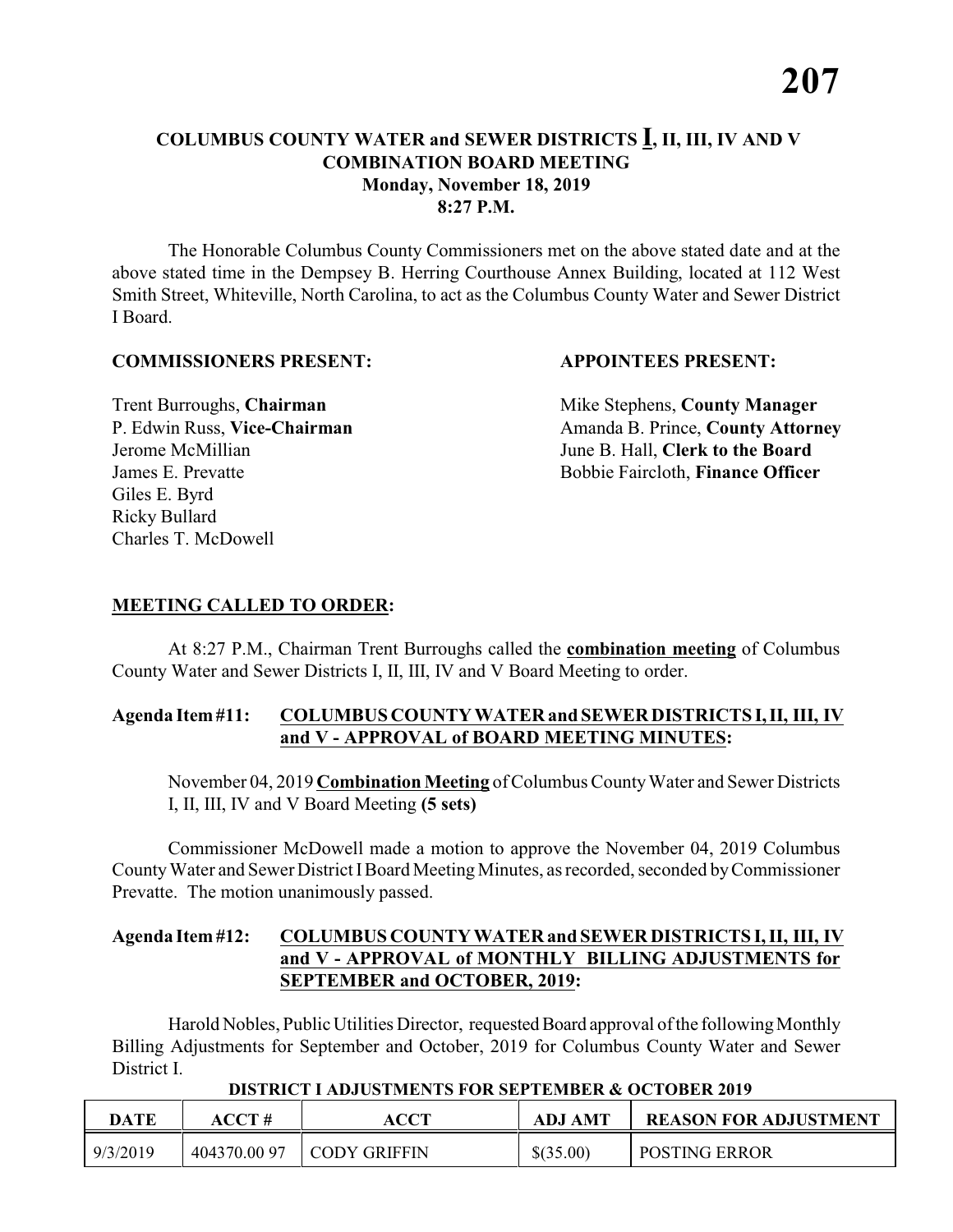| 9/9/2019   | 302440.0098 | <b>AVERY MCPHERSON</b> | \$(164.41) | <b>LEAK ADJUSTMENT</b> |
|------------|-------------|------------------------|------------|------------------------|
| 9/9/2019   | 103490.0098 | <b>JOEY MCPHERSON</b>  | \$(30.00)  | <b>POSTING ERROR</b>   |
| 9/19/2019  | 201360.0092 | DANIELLA HERNANDEZ     | \$(278.26) | <b>LEAK ADJUSTMENT</b> |
| 9/19/2019  | 302565.0098 | <b>JODY GRIFFIN</b>    | \$(96.40)  | <b>LEAK ADJUSTMENT</b> |
| 9/19/2019  | 600150.0098 | <b>J C GASKINS</b>     | \$(160.84) | <b>LEAK ADJUSTMENT</b> |
| 10/15/2019 | 100160.0097 | <b>DEMENICA WATTS</b>  | \$(41.67)  | <b>BILLING ERROR</b>   |
| 10/15/2019 | 100850.0093 | PATRICIA HARDEE        | \$(373.71) | <b>LEAK ADJUSTMENT</b> |
| 10/15/2019 | 208638.0091 | <b>WILLIE BROWN</b>    | \$(188.71) | <b>LEAK ADJUSTMENT</b> |
| 10/31/2019 | 601840.0098 | <b>WILLIAM GORE</b>    | \$(104.26) | <b>LEAK ADJUSTMENT</b> |
| 10/31/2019 | 302565.0098 | <b>JODY GRIFFIN</b>    | \$150.02   | <b>RETURNED CHECK</b>  |

Vice Chairman Russ made a motion to approve the monthly billing adjustments for September and October, 2019 for Columbus County Water and Sewer District I, seconded by Commissioner Byrd. The motion unanimously passed.

#### **ADJOURNMENT:**

At 8:28 P.M., Commissioner McDowell made a motion to adjourn, seconded by Commissioner Byrd. The motion unanimously passed.

**\_\_\_\_\_\_\_\_\_\_\_\_\_\_\_\_\_\_\_\_\_\_\_\_\_\_\_\_ \_\_\_\_\_\_\_\_\_\_\_\_\_\_\_\_\_\_\_\_\_\_\_\_\_\_\_\_\_\_\_**

**APPROVED:**

**JUNE B. HALL, Clerk to Board TRENT BURROUGHS, Chairman**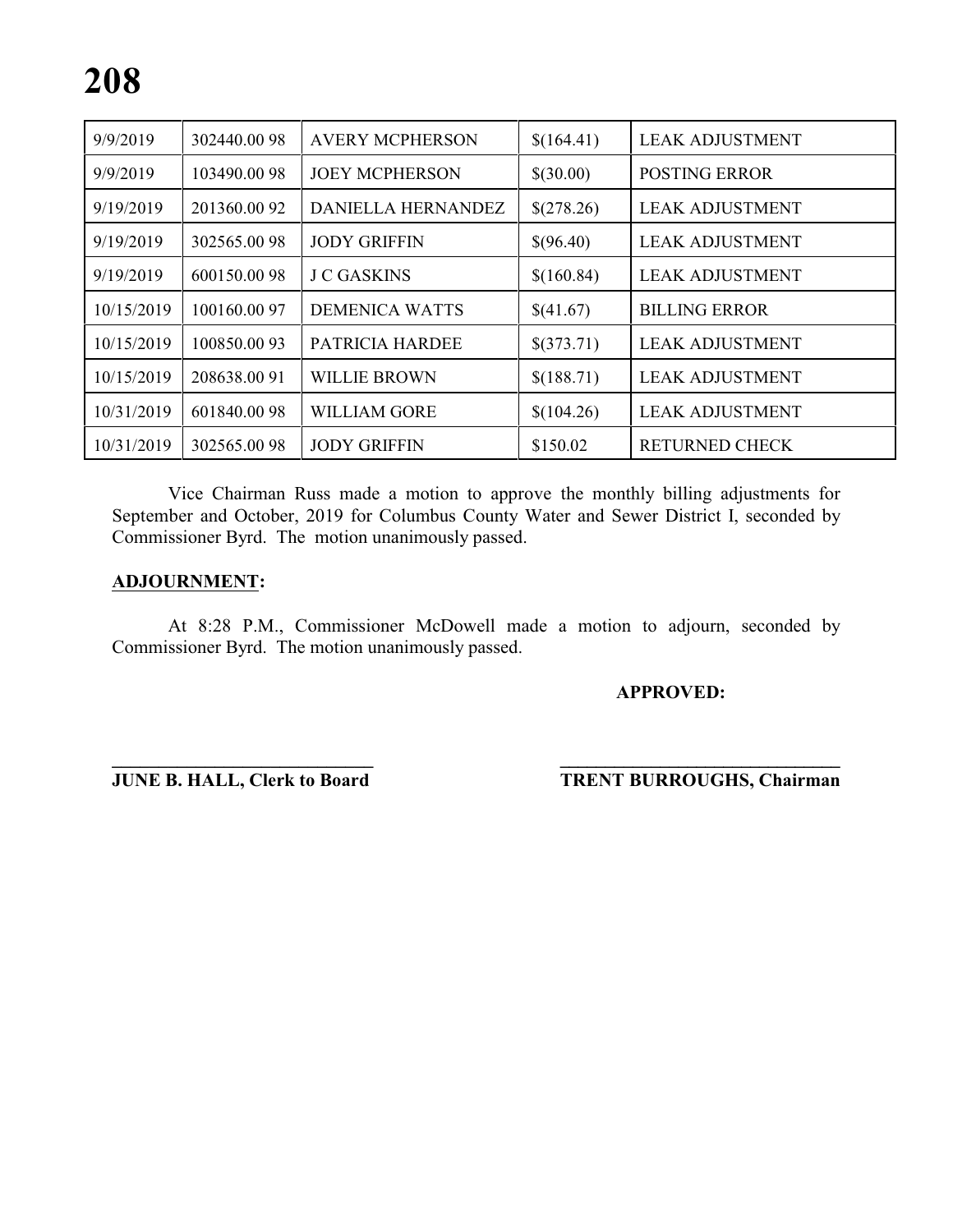The Honorable Columbus County Commissioners met on the above stated date and at the above stated time in the Dempsey B. Herring Courthouse Annex Building, located at 112 West Smith Street, Whiteville, North Carolina, to act as the Columbus County Water and Sewer District II Board.

#### **COMMISSIONERS PRESENT: APPOINTEES PRESENT:**

Giles E. Byrd Ricky Bullard Charles T. McDowell

**Trent Burroughs, Chairman** Mike Stephens, **County Manager** P. Edwin Russ, Vice-Chairman Amanda B. Prince, County Attorney Jerome McMillian June B. Hall, **Clerk to the Board** James E. Prevatte Bobbie Faircloth, **Finance Officer**

# **MEETING CALLED TO ORDER:**

At 8:27 P.M., Chairman Trent Burroughs called the **combination meeting** of Columbus County Water and Sewer Districts I, II, III, IV and V Board Meeting to order.

#### **Agenda Item #11: COLUMBUS COUNTY WATER and SEWER DISTRICTS I, II, III, IV and V - APPROVAL of BOARD MEETING MINUTES:**

November 04, 2019 **Combination Meeting** of Columbus County Water and Sewer Districts I, II, III, IV and V Board Meeting **(5 sets)**

Commissioner McDowell made a motion to approve the November 04, 2019 Columbus County Water and Sewer District II Board Meeting Minutes, as recorded, seconded by Commissioner Prevatte. The motion unanimously passed.

### **Agenda Item #12: COLUMBUS COUNTY WATER and SEWER DISTRICTS I, II, III, IV and V - APPROVAL of MONTHLY BILLING ADJUSTMENTS for SEPTEMBER and OCTOBER, 2019:**

Harold Nobles, Public Utilities Director, requested Board approval of the following Monthly Billing Adjustments for September and October, 2019 for Columbus County Water and Sewer District II.

| <b>DATE</b> | ACCT #      | <b>ACCT NAME</b> | <b>ADJ AMT</b> | <b>REASON FOR ADJ</b>  |
|-------------|-------------|------------------|----------------|------------------------|
| 9/9/2019    | 111333.0098 | DALE REAVES      | \$(164.52)     | <b>LEAK ADJUSTMENT</b> |

#### **DISTRICT II ADJUSTMENTS FOR SEPTEMBER & OCTOBER 2019**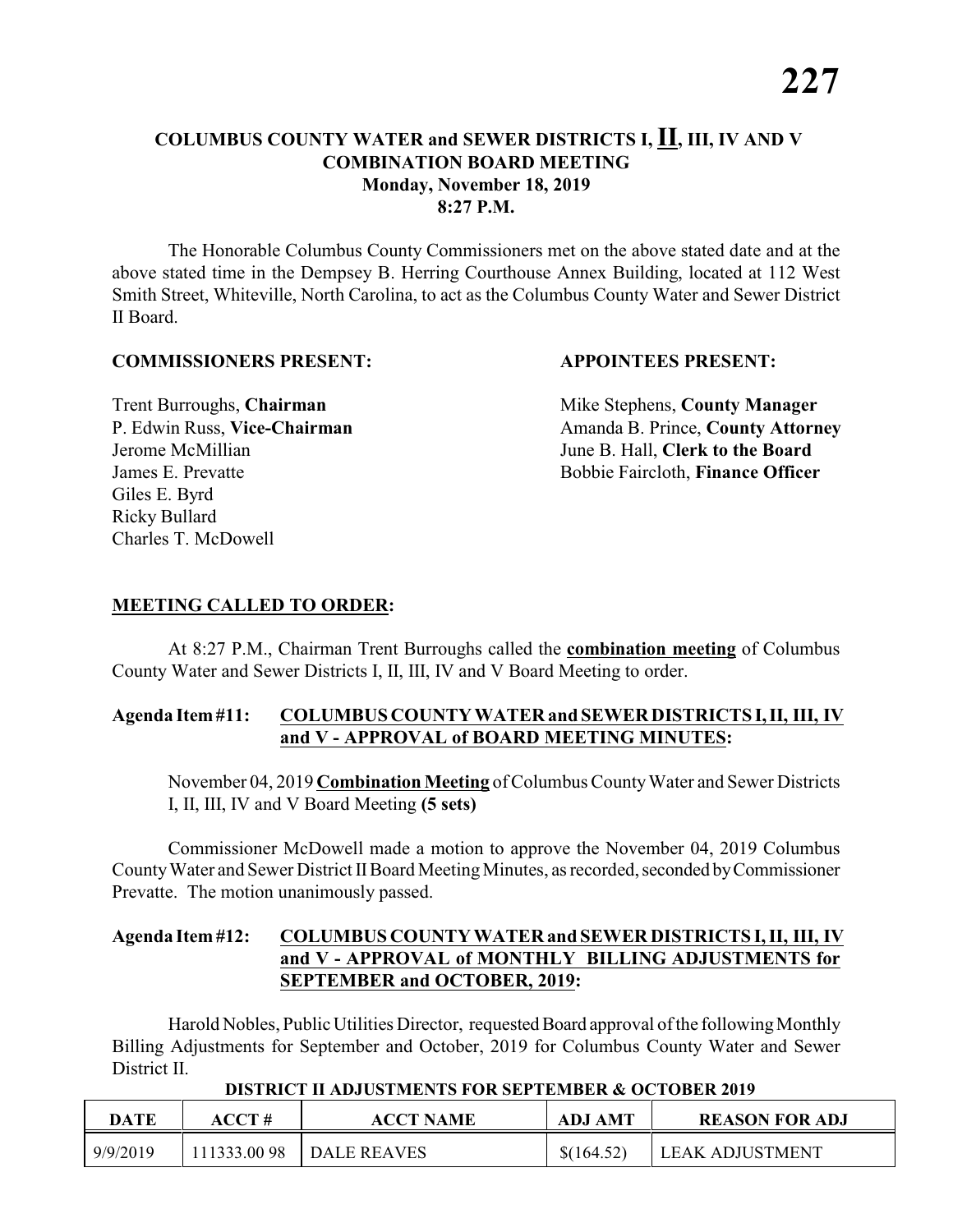| 9/9/2019   | 112416.0098 | <b>SHELLEY HINSON</b>         | \$(447.68) | <b>LEAK ADJUSTMENT</b>    |
|------------|-------------|-------------------------------|------------|---------------------------|
| 9/9/2019   | 132080.0097 | <b>EARLINE COLEMAN</b>        | \$(74.99)  | <b>LEAK ADJUSTMENT</b>    |
| 9/19/2019  | 111523.0096 | <b>SHONTA MCKOY</b>           | \$25.00    | <b>POSTING ERROR</b>      |
| 9/19/2019  | 111523.0098 | <b>DOROTHY PAIGE</b>          | \$(60.00)  | <b>POSTING ERROR</b>      |
| 9/19/2019  | 111487.0097 | <b>ASHLEY JACOBS</b>          | \$(180.82) | <b>LEAK ADJUSTMENT</b>    |
| 9/19/2019  | 111739.0098 | HOFFMAN PROPERTY LLC          | \$(724.45) | <b>LEAK ADJUSTMENT</b>    |
| 9/19/2019  | 111787.0097 | <b>MARK CARTRET</b>           | \$(233.46) | <b>LEAK ADJUSTMENT</b>    |
| 9/19/2019  | 120950.0098 | <b>HARRY STRICKLAND</b>       | \$(202.11) | <b>LEAK ADJUSTMENT</b>    |
| 9/19/2019  | 130160.0098 | <b>CORINTH BAPTIST CHURCH</b> | \$(427.65) | <b>LEAK ADJUSTMENT</b>    |
| 9/19/2019  | 144335.0098 | <b>JOANNA CHILDRESS</b>       | \$(74.96)  | <b>LEAK ADJUSTMENT</b>    |
| 9/19/2019  | 120410.0095 | <b>TERESA COOK</b>            | \$55.00    | <b>RETURNED CHECK/FEE</b> |
| 10/15/2019 | 111474.0095 | <b>CECIL EDWARDS</b>          | \$(68.54)  | <b>LEAK ADJUSTMENT</b>    |
| 10/15/2019 | 130160.0098 | <b>CORINTH BAPTIST CHURCH</b> | \$(292.34) | <b>LEAK ADJUSTMENT</b>    |
| 10/15/2019 | 141805.0098 | <b>JIMMY WELLS</b>            | \$(111.09) | <b>LEAK ADJUSTMENT</b>    |
| 10/15/2019 | 112433.0098 | <b>GINGER WARD</b>            | \$(334.20) | <b>CUSTOMER DECEASED</b>  |
| 10/15/2019 | 140955.0097 | <b>DANNY ADDISON</b>          | \$112.38   | <b>RETURNED CHECK/FEE</b> |
| 10/31/2019 | 141215.0098 | <b>ALICE LEE</b>              | \$(319.93) | <b>LEAK ADJUSTMENT</b>    |

Vice Chairman Russ made a motion to approve the monthly billing adjustments for September and October, 2019 for Columbus County Water and Sewer District II, seconded by Commissioner Byrd. The motion unanimously passed.

#### **ADJOURNMENT:**

At 8:28 P.M., Commissioner McDowell made a motion to adjourn, seconded by Commissioner Byrd. The motion unanimously passed.

**\_\_\_\_\_\_\_\_\_\_\_\_\_\_\_\_\_\_\_\_\_\_\_\_\_\_\_\_ \_\_\_\_\_\_\_\_\_\_\_\_\_\_\_\_\_\_\_\_\_\_\_\_\_\_\_\_\_\_\_**

#### **APPROVED:**

**JUNE B. HALL, Clerk to Board TRENT BURROUGHS, Chairman**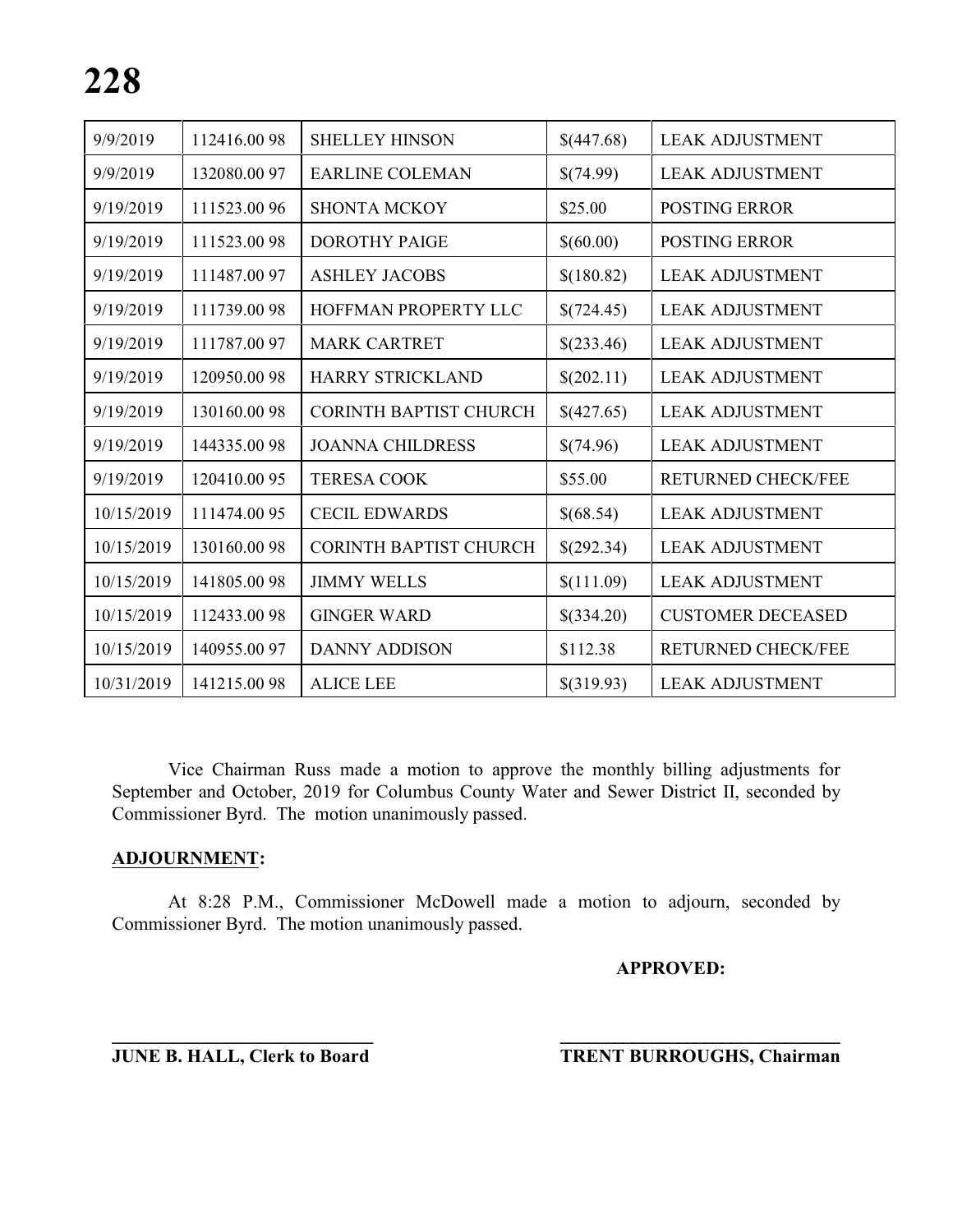The Honorable Columbus County Commissioners met on the above stated date and at the above stated time in the Dempsey B. Herring Courthouse Annex Building, located at 112 West Smith Street, Whiteville, North Carolina, to act as the Columbus County Water and Sewer District III Board.

#### **COMMISSIONERS PRESENT: APPOINTEES PRESENT:**

Giles E. Byrd Ricky Bullard Charles T. McDowell

**Trent Burroughs, Chairman** Mike Stephens, **County Manager** P. Edwin Russ, Vice-Chairman Amanda B. Prince, County Attorney Jerome McMillian June B. Hall, **Clerk to the Board** James E. Prevatte Bobbie Faircloth, **Finance Officer**

# **MEETING CALLED TO ORDER:**

At 8:27 P.M., Chairman Trent Burroughs called the **combination meeting** of Columbus County Water and Sewer Districts I, II, III, IV and V Board Meeting to order.

#### **Agenda Item #11: COLUMBUS COUNTY WATER and SEWER DISTRICTS I, II, III, IV and V - APPROVAL of BOARD MEETING MINUTES:**

November 04, 2019 **Combination Meeting** of Columbus County Water and Sewer Districts I, II, III, IV and V Board Meeting **(5 sets)**

Commissioner McDowell made a motion to approve the November 04, 2019 Columbus County Water and Sewer District III Board Meeting Minutes, as recorded, seconded by Commissioner Prevatte. The motion unanimously passed.

# **Agenda Item #12: COLUMBUS COUNTY WATER and SEWER DISTRICTS I, II, III, IV and V - APPROVAL of MONTHLY BILLING ADJUSTMENTS for SEPTEMBER and OCTOBER, 2019:**

Harold Nobles, Public Utilities Director, requested Board approval of the following Monthly Billing Adjustments for September and October, 2019 for Columbus County Water and Sewer District III.

| DATE     | ACCT #      | <b>ACCT NAME</b>   | <b>ADJ AMT</b> | <b>REASON FOR ADJUSTMENT</b> |  |  |
|----------|-------------|--------------------|----------------|------------------------------|--|--|
| 9/3/2019 | 350745.0098 | ELIZABETH PHILLIPS | \$(162.34)     | LEAK ADJUSTMENT              |  |  |

#### **DISTRICT III ADJUSTMENTS FOR SEPTEMBER & OCTOBER 2019**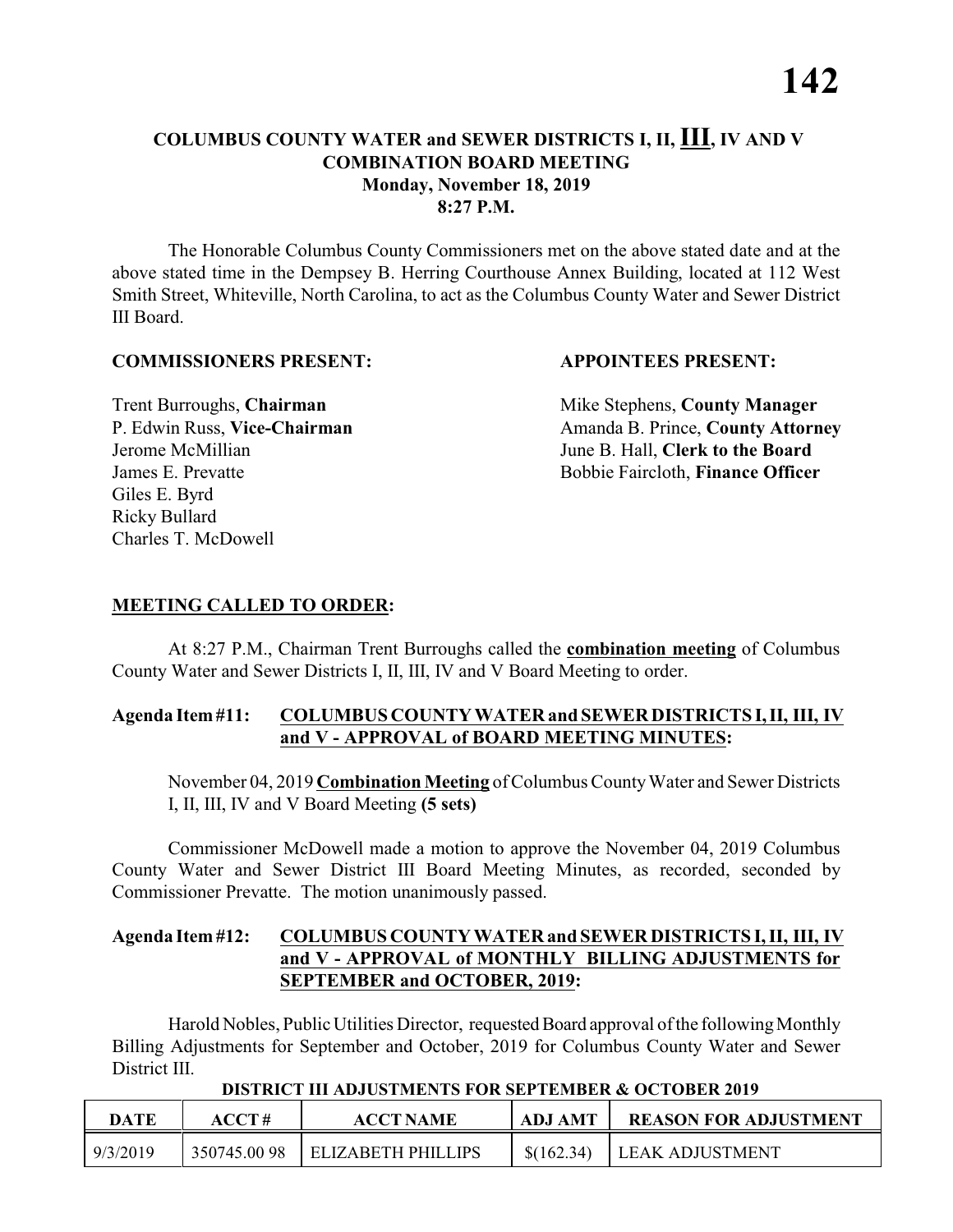| 9/3/2019   | 360157.0096 | <b>HOWARD HILBOURN</b>    | \$(62.26)  | <b>LEAK ADJUSTMENT</b>    |
|------------|-------------|---------------------------|------------|---------------------------|
| 9/9/2019   | 380570.0098 | <b>JAMES TODD</b>         | \$70.06    | <b>RETURNED CHECK/FEE</b> |
| 9/9/2019   | 330173.0097 | <b>CORNELL SINGLETARY</b> | \$(620.90) | <b>POSTING ERROR</b>      |
| 9/19/2019  | 341847.0098 | <b>MABLE LOWERY</b>       | \$(146.29) | <b>LEAK ADJUSTMENT</b>    |
| 9/19/2019  | 350910.0098 | LEE KING                  | \$(35.00)  | <b>POSTING ERROR</b>      |
| 10/15/2019 | 341335.1098 | <b>KEVIN HATCHER</b>      | \$(151.78) | <b>POSTING ERROR</b>      |
| 10/15/2019 | 350860.0096 | <b>IRMA MCPHERSON</b>     | \$(143.97) | <b>LEAK ADJUSTMENT</b>    |
| 10/15/2019 | 380136.0093 | <b>JOHN MORRIS</b>        | \$(215.96) | <b>LEAK ADJUSTMENT</b>    |
| 10/15/2019 | 340081.0097 | <b>DENISE GOODEN</b>      | \$(39.71)  | <b>BILLING ERROR</b>      |
| 10/31/2019 | 330345.0098 | <b>DALTON DOCKERY</b>     | \$66.62    | <b>RETURNED DRAFT/FEE</b> |
| 10/31/2019 | 341080.0098 | <b>DORIS HEUSTESS</b>     | \$55.58    | <b>RETURNED DRAFT/FEE</b> |
| 10/31/2019 | 340027.0097 | <b>BOARD OF ELECTIONS</b> | \$(5.00)   | <b>POSTING ERROR</b>      |

Vice Chairman Russ made a motion to approve the monthly billing adjustments for September and October, 2019 for Columbus County Water and Sewer District III, seconded by Commissioner Byrd. The motion unanimously passed.

#### **ADJOURNMENT:**

At 8:28 P.M., Commissioner McDowell made a motion to adjourn, seconded by Commissioner Byrd. The motion unanimously passed.

**APPROVED:**

**\_\_\_\_\_\_\_\_\_\_\_\_\_\_\_\_\_\_\_\_\_\_\_\_\_\_\_\_ \_\_\_\_\_\_\_\_\_\_\_\_\_\_\_\_\_\_\_\_\_\_\_\_\_\_\_\_\_\_\_ JUNE B. HALL, Clerk to Board TRENT BURROUGHS, Chairman**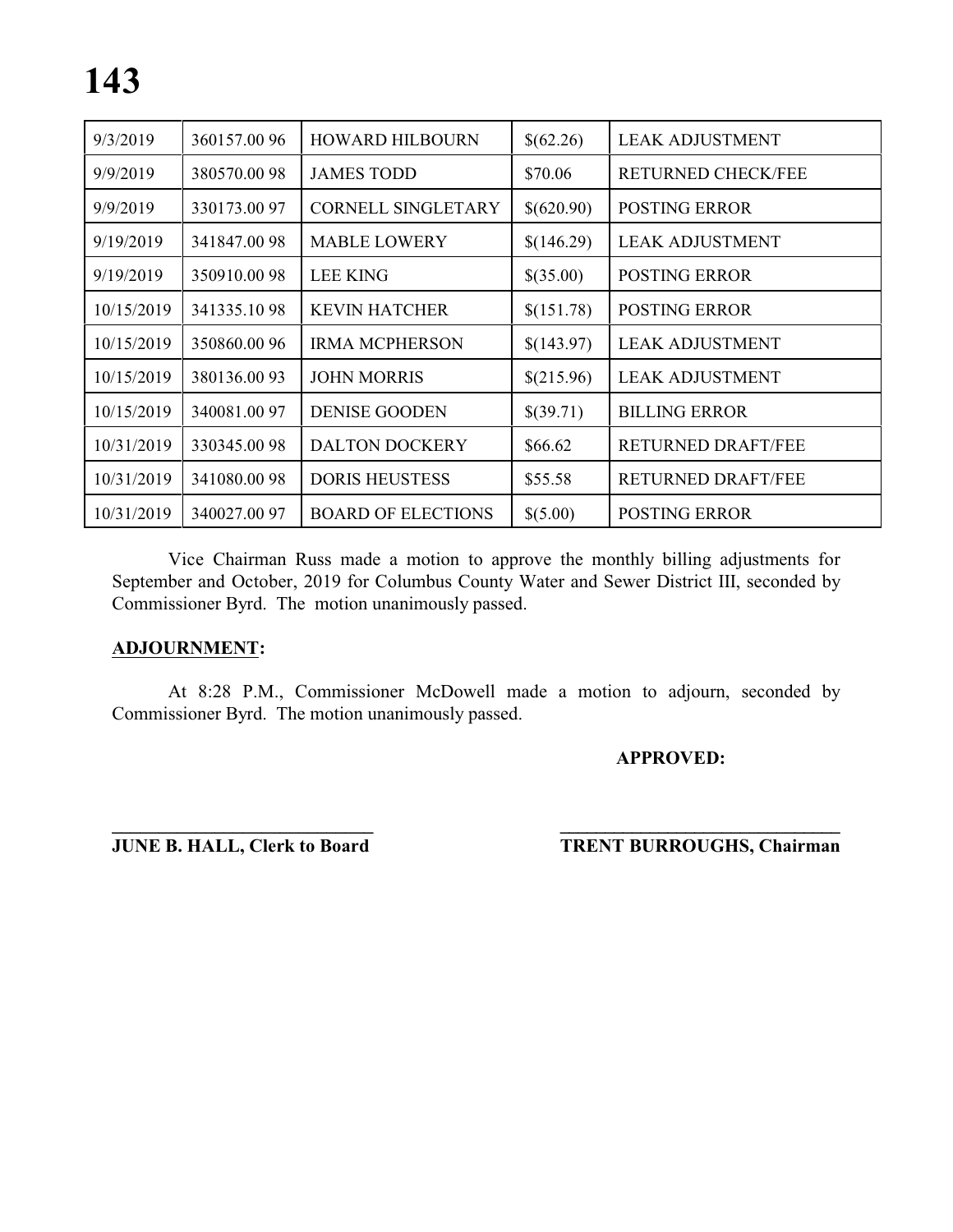The Honorable Columbus County Commissioners met on the above stated date and at the above stated time in the Dempsey B. Herring Courthouse Annex Building, located at 112 West Smith Street, Whiteville, North Carolina, to act as the Columbus County Water and Sewer District IV Board.

#### **COMMISSIONERS PRESENT: APPOINTEES PRESENT:**

Giles E. Byrd Ricky Bullard Charles T. McDowell

**Trent Burroughs, Chairman** Mike Stephens, **County Manager** P. Edwin Russ, Vice-Chairman Amanda B. Prince, County Attorney Jerome McMillian June B. Hall, **Clerk to the Board** James E. Prevatte Bobbie Faircloth, **Finance Officer**

# **MEETING CALLED TO ORDER:**

At 8:27 P.M., Chairman Trent Burroughs called the **combination meeting** of Columbus County Water and Sewer Districts I, II, III, IV and V Board Meeting to order.

#### **Agenda Item #11: COLUMBUS COUNTY WATER and SEWER DISTRICTS I, II, III, IV and V - APPROVAL of BOARD MEETING MINUTES:**

November 04, 2019 **Combination Meeting** of Columbus County Water and Sewer Districts I, II, III, IV and V Board Meeting **(5 sets)**

Commissioner McDowell made a motion to approve the November 04, 2019 Columbus County Water and Sewer District IV Board Meeting Minutes, as recorded, seconded by Commissioner Prevatte. The motion unanimously passed.

### **Agenda Item #12: COLUMBUS COUNTY WATER and SEWER DISTRICTS I, II, III, IV and V - APPROVAL of MONTHLY BILLING ADJUSTMENTS for SEPTEMBER and OCTOBER, 2019:**

Harold Nobles, Public Utilities Director, requested Board approval of the following Monthly Billing Adjustments for September and October, 2019 for Columbus County Water and Sewer District IV.

| DATE     | ACCT #      | <b>ACCT NAME</b>  | <b>ADJ AMT</b> | <b>REASON FOR ADJUSTMENT</b> |
|----------|-------------|-------------------|----------------|------------------------------|
| 9/3/2019 | 430392.0098 | <b>KENT BAITY</b> | \$(25.00)      | <b>CUSTOMER DECEASED</b>     |

#### **DISTRICT IV ADJUSTMENTS FOR SEPTEMBER & OCTOBER 2019**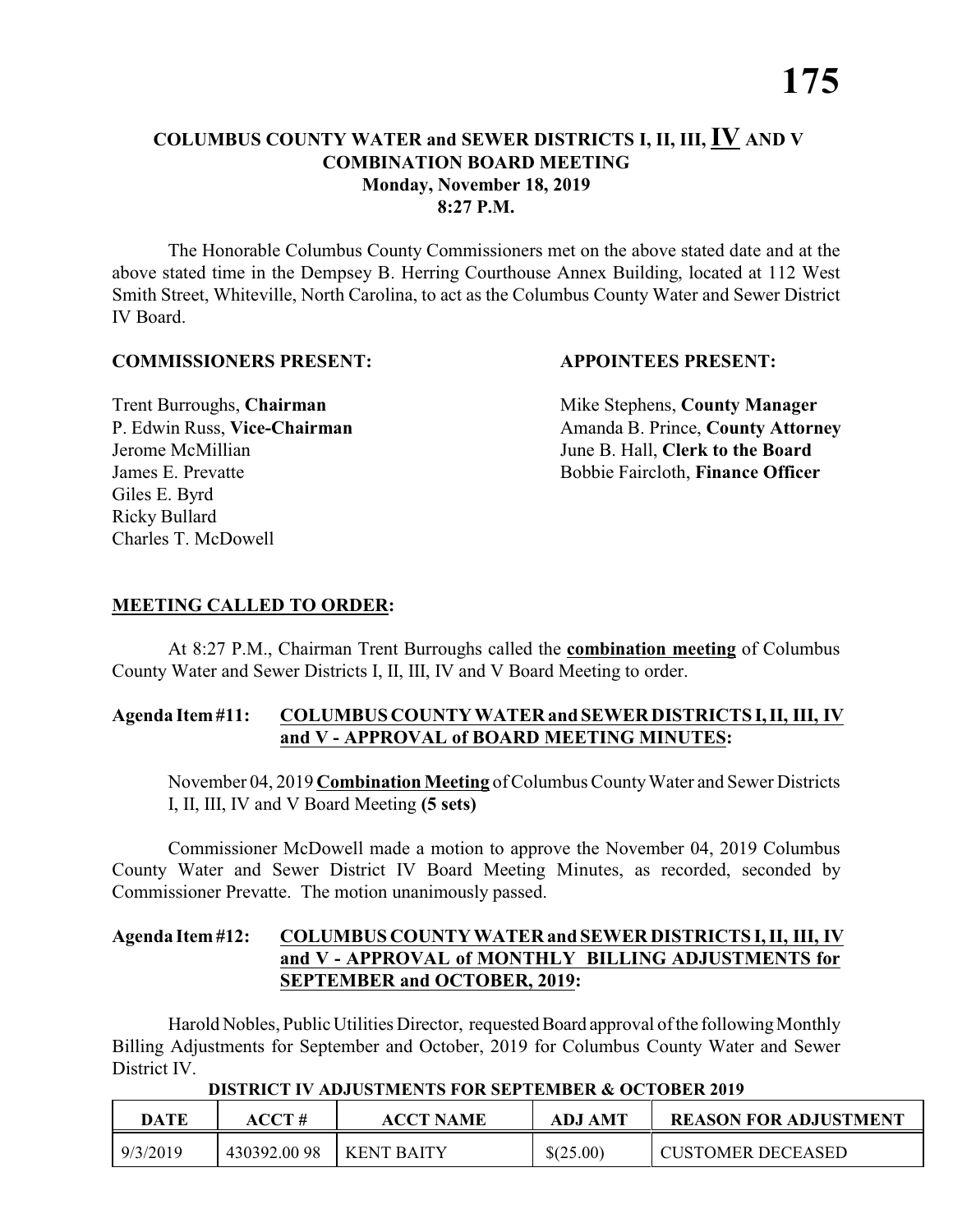| 9/9/2019   | 411740.0096  | <b>ROBERT PIERCE</b>   | \$(488.49)   | <b>LEAK ADJUSTMENT</b> |
|------------|--------------|------------------------|--------------|------------------------|
| 9/19/2019  | 420018.0097  | <b>HEXION</b>          | \$(175.00)   | <b>BILLING ERROR</b>   |
| 9/19/2019  | 420105.0098  | <b>HEXION</b>          | \$(3,833.70) | <b>BILLING ERROR</b>   |
| 9/19/2019  | 430055.0098  | <b>VIVIAN BLANKS</b>   | \$(30.00)    | <b>POSTING ERROR</b>   |
| 9/19/2019  | 420710.0098  | <b>HEXION</b>          | \$(6,196.64) | <b>BILLING ERROR</b>   |
| 10/15/2019 | 430002.00 96 | <b>EROL REDWAY</b>     | \$(25.00)    | <b>POSTING ERROR</b>   |
| 10/15/2019 | 430002.1098  | <b>EROL REDWAY</b>     | \$(60.00)    | <b>POSTING ERROR</b>   |
| 10/15/2019 | 430708.0097  | <b>KATRINA WHEELER</b> | \$(35.88)    | <b>POSTING ERROR</b>   |
| 10/15/2019 | 430075.0098  | <b>WILLIE BROOKS</b>   | \$(473.14)   | <b>LEAK ADJUSTMENT</b> |
| 10/15/2019 | 430089.0093  | <b>JERRY MITCHELL</b>  | \$75.00      | <b>POSTING ERROR</b>   |
| 10/15/2019 | 430097.0094  | <b>JERRY MITCHELL</b>  | \$(75.00)    | <b>POSTING ERROR</b>   |
| 10/31/2019 | 420105.0098  | <b>HEXION</b>          | \$7,667.40   | <b>BILLING ERROR</b>   |
| 10/31/2019 | 411801.098   | <b>EVON BOREN</b>      | \$(317.87)   | <b>LEAK ADJUSTMENT</b> |
| 10/31/2019 | 430421.0096  | <b>JEFFERY BASS</b>    | \$(54.21)    | <b>LEAK ADJUSTMENT</b> |

Vice Chairman Russ made a motion to approve the monthly billing adjustments for September and October, 2019 for Columbus County Water and Sewer District IV, seconded by Commissioner Byrd. The motion unanimously passed.

# **ADJOURNMENT:**

At 8:28 P.M., Commissioner McDowell made a motion to adjourn, seconded by Commissioner Byrd. The motion unanimously passed.

**\_\_\_\_\_\_\_\_\_\_\_\_\_\_\_\_\_\_\_\_\_\_\_\_\_\_\_\_ \_\_\_\_\_\_\_\_\_\_\_\_\_\_\_\_\_\_\_\_\_\_\_\_\_\_\_\_\_\_\_**

# **APPROVED:**

**JUNE B. HALL, Clerk to Board TRENT BURROUGHS, Chairman**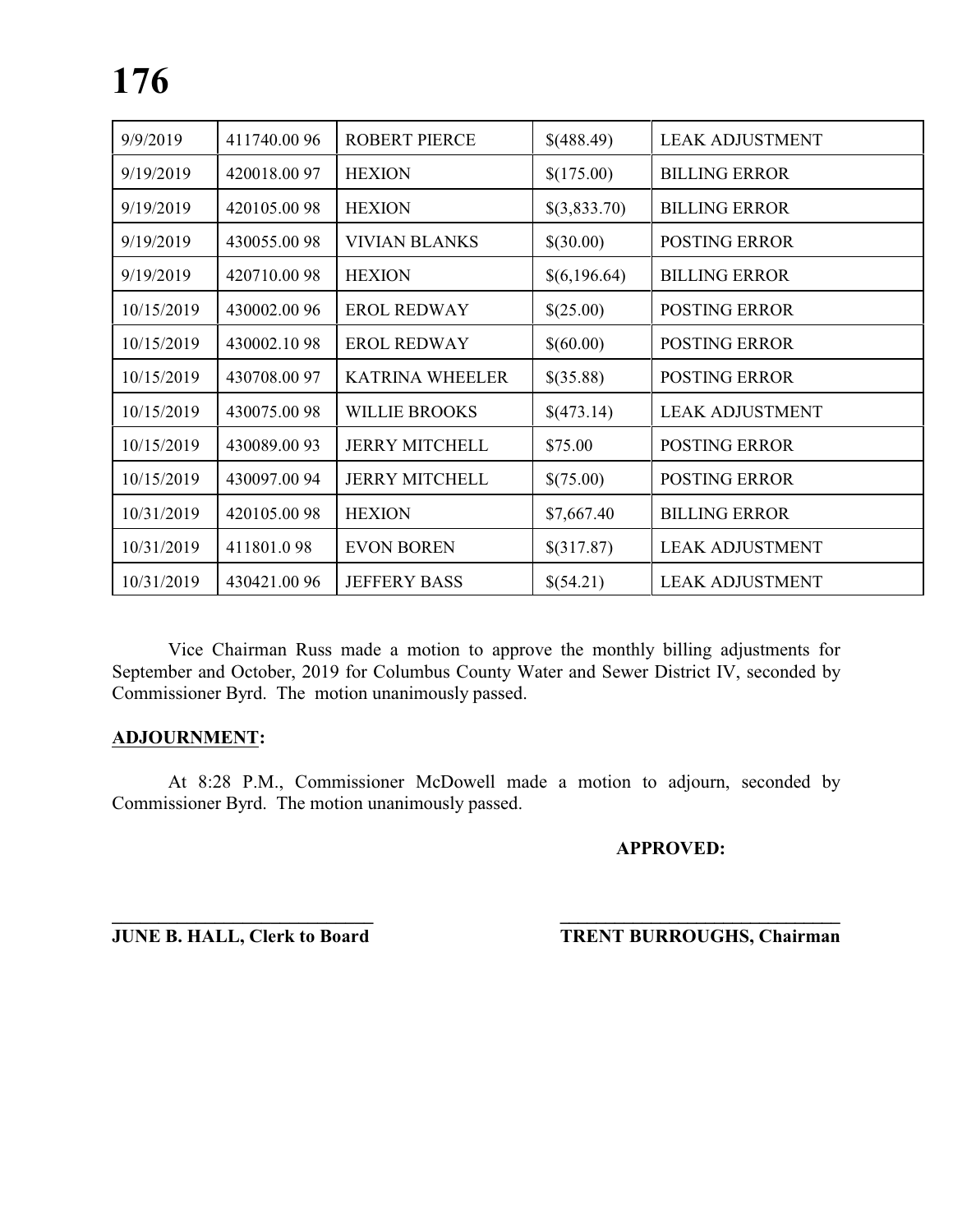The Honorable Columbus County Commissioners met on the above stated date and at the above stated time in the Dempsey B. Herring Courthouse Annex Building, located at 112 West Smith Street, Whiteville, North Carolina, to act as the Columbus County Water and Sewer District V Board.

#### **COMMISSIONERS PRESENT: APPOINTEES PRESENT:**

Giles E. Byrd Ricky Bullard Charles T. McDowell

**Trent Burroughs, Chairman** Mike Stephens, **County Manager** P. Edwin Russ, Vice-Chairman Amanda B. Prince, County Attorney Jerome McMillian June B. Hall, **Clerk to the Board** James E. Prevatte Bobbie Faircloth, **Finance Officer**

# **MEETING CALLED TO ORDER:**

At 8:27 P.M., Chairman Trent Burroughs called the **combination meeting** of Columbus County Water and Sewer Districts I, II, III, IV and V Board Meeting to order.

#### **Agenda Item #11: COLUMBUS COUNTY WATER and SEWER DISTRICTS I, II, III, IV and V - APPROVAL of BOARD MEETING MINUTES:**

November 04, 2019 **Combination Meeting** of Columbus County Water and Sewer Districts I, II, III, IV and V Board Meeting **(5 sets)**

Commissioner McDowell made a motion to approve the November 04, 2019 Columbus County Water and Sewer District V Board Meeting Minutes, as recorded, seconded by Commissioner Prevatte. The motion unanimously passed.

# **Agenda Item #12: COLUMBUS COUNTY WATER and SEWER DISTRICTS I, II, III, IV and V - APPROVAL of MONTHLY BILLING ADJUSTMENTS for SEPTEMBER and OCTOBER, 2019:**

Harold Nobles, Public Utilities Director, requested Board approval of the following Monthly Billing Adjustments for September and October, 2019 for Columbus County Water and Sewer District V.

| DATE     | $\bf ACCT#$ | <u>DISINOI (IDSOSINDI)ISTOILIDEITYMINEN SOLODEN SYL</u><br><b>ACCT NAME</b> | ADJ AMT     | <b>REASON FOR ADJUSTMENT</b> |
|----------|-------------|-----------------------------------------------------------------------------|-------------|------------------------------|
| 9/3/2019 | 800465.1098 | <b>TINA CHESTNUTT</b>                                                       | $$$ (38.67) | <b>BILLING ERROR</b>         |

#### **DISTRICT V ADJUSTMENTS FOR SEPTEMBER & OCTOBER 2019**